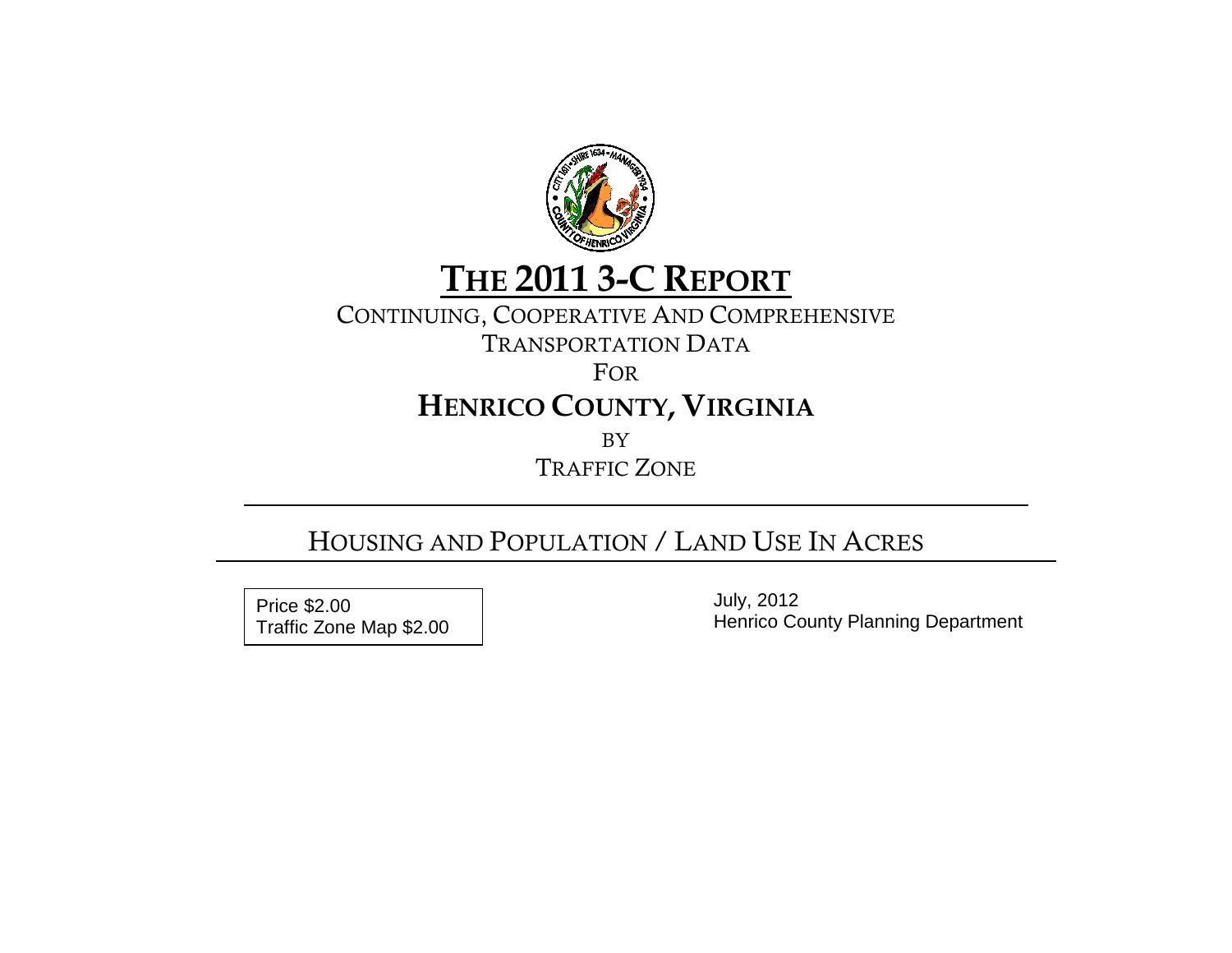# **METHODOLOGY FOR THE 2011 UPDATE OF THE CONTINUING, COOPERATIVE AND COMPREHENSIVE (3-C) TRANSPORTATION STUDY FOR HENRICO COUNTY**

The Continuing, Cooperative and Comprehensive Transportation Study data is divided into two (2) parts: (1) Population and Housing, and (2) Land Use in Acres.

## **PART I - POPULATION AND HOUSING**

The Population and Housing data was calculated in accordance with the Population and Housing Model prepared by the Richmond Regional Planning District Commission. Certificates of Occupancy (CO's) data for single family and multi-family dwellings constructed and occupied in 2011 was added by traffic zone to the 2010 housing unit data to obtain a 2011 housing unit count. Vacancy rates for apartment units and non-apartment units were calculated and an average household size factor was applied to obtain the 2011 population count. The following briefly describes the terms and methods used to determine 2011 housing and population totals for Henrico County.

## **HOUSING**

Single Family Housing Units are detached dwelling units, mobile homes, and detached condominiums either owner or renter occupied.

Multi-family Housing Units are attached and semi-detached dwelling units either owner or renter occupied. Multi-family housing units include apartments, townhouses, condominiums, cooperatives and duplexes.

• The number of single family and multi-family housing units is tallied by traffic zone annually by sorting and categorizing certificates of occupancy.

Group Quarters include nursing homes with common eating facilities, prisons, school dormitories, group homes for the mentally challenged and other facilities housing unrelated individuals for extended periods of time.

• Plans of development files and certificates of occupancy are crosschecked for additional group quarter dwelling units in the County. A survey of existing and new group quarters facilities was taken as of December 31, 2011 to determine the Group Quarters population.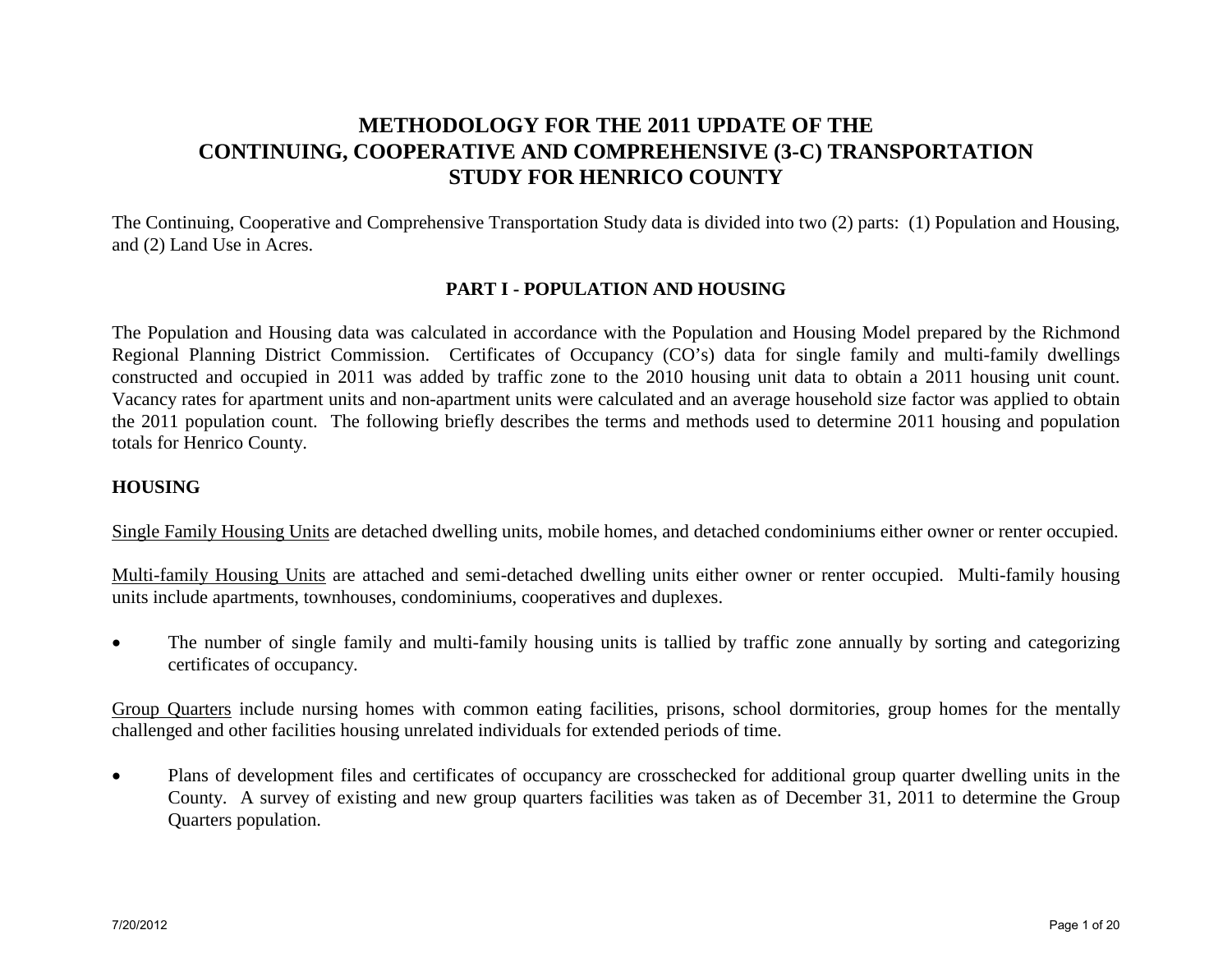Demolitions are dwelling units that have been disconnected from public utilities and razed.

• The number of demolitions is obtained annually from the Department of Building Construction and Inspections. The Department of Building Construction and Inspections reports demolitions, which are assigned to their respective traffic zone by Planning Staff. The demolition totals are subtracted by traffic zone from the appropriate housing unit category.

## Vacancy Rates

The 2011 Apartment Vacancy Rate, which is only used for apartments, is estimated at 6.7%.

The 2011 Non-Apartment Vacancy Rate, which is used for all units other than apartments, is estimated at 2.4%.

## Average Household Size

The 2011 Average Household Size is 2.44 Persons per Household.

Population for the county is derived by multiplying the average household size (2.44) by both the number of single family and the number of multi-family dwelling units in the County, less the vacancy rate. The Group Quarters population is added to this total.

Total K-12 Students are the number of students that attend public and private schools in a particular traffic zone.

College Students are the number of students that attend college in a particular traffic zone.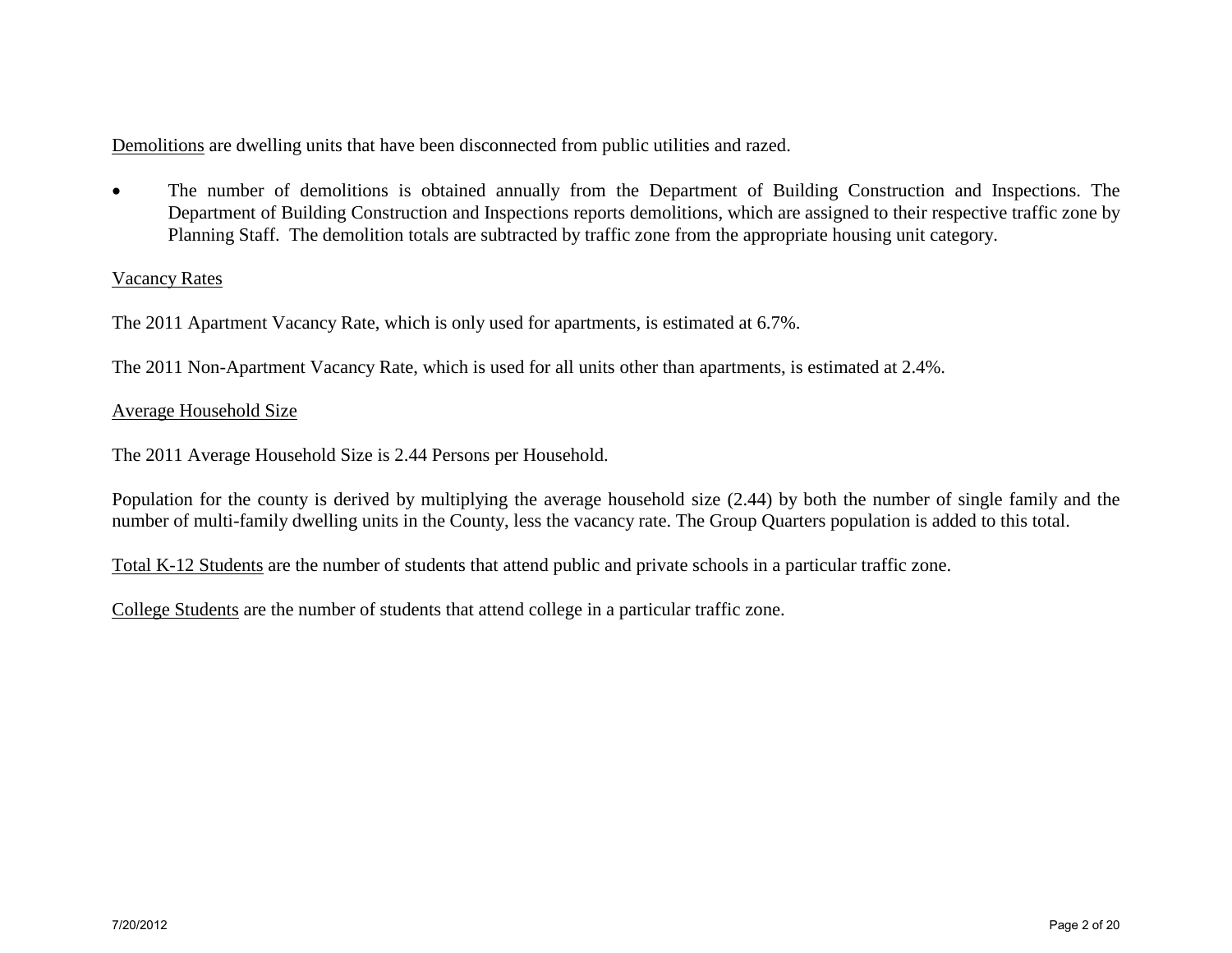| *Traffic |                    |                   | Single Family   Multi-Family   Group Quarters | <b>Total</b>      | <b>Single Family</b> | <b>Multi-Family</b>  | <b>Total Housing</b> | Total K-12       | College         | <b>Traffic</b> |
|----------|--------------------|-------------------|-----------------------------------------------|-------------------|----------------------|----------------------|----------------------|------------------|-----------------|----------------|
| Zone     | <b>Population</b>  | <b>Population</b> | <b>Population</b>                             | <b>Population</b> | <b>Housing Units</b> | <b>Housing Units</b> | <b>Units</b>         | <b>Students</b>  | <b>Students</b> | Zone           |
| 1500     | 5,091              | $\overline{913}$  | 0                                             | 6,004             | 2,129                | 395                  | 2,524                | $\overline{947}$ | 0               | 1500           |
| 1501     | 705                | $\mathbf 0$       | 0                                             | 705               | 295                  | 0                    | 295                  | 683              |                 | 1501           |
| 1502     | 1,832              | $\Omega$          | 0                                             | 1,832             | 766                  | $\Omega$             | 766                  | $\mathbf{0}$     |                 | 1502           |
| 1503     | 603                | 1,315             | $\mathbf 0$                                   | 1,918             | 252                  | 566                  | 818                  | 1,658            | 951             | 1503           |
| 1504     | 2,618              | 1,640             | $\mathbf 0$                                   | 4,258             | 1,095                | 710                  | 1,805                | 1,406            | $\Omega$        | 1504           |
| 1505     | 909                | 64                | 0                                             | 973               | 380                  | 27                   | 407                  | 1,523            |                 | 1505           |
| 1506     | 1,212              | 1,733             | $\mathbf 0$                                   | 2,945             | 507                  | 741                  | 1,248                | $\boldsymbol{0}$ | 0               | 1506           |
| 1507     | 1,918              | 1,789             | 0                                             | 3,707             | 802                  | 780                  | 1,582                | $\mathbf 0$      | $\Omega$        | 1507           |
| 1508     | 349                | $\Omega$          | 4                                             | 353               | 146                  | $\Omega$             | 146                  | $\mathbf 0$      | $\Omega$        | 1508           |
| 1509     | 239                | 1,348             | 0                                             | 1,587             | 100                  | 566                  | 666                  | $\mathbf 0$      | 0               | 1509           |
| 1510     | $\overline{1,234}$ | $\mathbf 0$       | 0                                             | 1,234             | 518                  | $\Omega$             | 518                  | $\mathbf 0$      | $\Omega$        | 1510           |
| 1511     | 769                | $\mathbf 0$       | 0                                             | 769               | 323                  | 0                    | 323                  | $\mathbf 0$      | 0               | 1511           |
| 1512     | 510                | $\mathbf 0$       | 0                                             | 510               | 214                  | 0                    | 214                  | $\mathbf 0$      | 0               | 1512           |
| 1513     | 712                | $\mathbf 0$       | 208                                           | 920               | 299                  | $\Omega$             | 299                  | 557              | 0               | 1513           |
| 1514     | 557                | $\mathbf 0$       | 0                                             | 557               | 234                  | $\Omega$             | 234                  | 515              | 0               | 1514           |
| 1515     | 33                 | 961               | 0                                             | 994               | 14                   | 422                  | 436                  | 0                | $\Omega$        | 1515           |
| 1516     | 1,460              | $\Omega$          | 0                                             | 1,460             | 613                  | $\Omega$             | 613                  | $\mathbf 0$      | $\Omega$        | 1516           |
| 1517     | 2,350              | 3,516             | 0                                             | 5,866             | 987                  | 1,526                | 2,513                | 639              | 525             | 1517           |
| 1518     | 4,713              | 276               | 5                                             | 4,994             | 1,979                | 116                  | 2,095                | 612              | $\Omega$        | 1518           |
| 1519     | 3,632              | 1,000             | 0                                             | 4,632             | 1,525                | 420                  | 1,945                | 1,997            | $\Omega$        | 1519           |
| 1520     | 2,684              | 1,810             | 0                                             | 4,494             | 1,127                | 760                  | 1,887                | $\mathbf 0$      | $\Omega$        | 1520           |
| 1521     | 3,360              | 221               | 5                                             | 3,586             | 1,411                | 93                   | 1,504                | $\overline{0}$   | $\Omega$        | 1521           |
| 1522     | 3,946              | 1,176             | 0                                             | 5,122             | 1,657                | 507                  | 2,164                | 461              | $\Omega$        | 1522           |
| 1523     | 1,148              | 344               | 0                                             | 1,492             | 482                  | 151                  | 633                  | 482              | $\Omega$        | 1523           |
| 1524     | 1,103              | $\mathbf 0$       | 5                                             | 1,108             | 463                  | 0                    | 463                  | $\mathbf 0$      | $\Omega$        | 1524           |
| 1525     | 2,710              | $\overline{0}$    | 9                                             | 2,719             | 1,138                | $\Omega$             | 1,138                | 444              | 318             | 1525           |
| 1526     | 2,501              | $\mathbf 0$       | 150                                           | 2,651             | 1,050                | $\Omega$             | 1,050                | 553              | $\Omega$        | 1526           |
| 1527     | 1,236              | 174               | 0                                             | 1,410             | 519                  | 73                   | 592                  | $\mathbf 0$      | $\Omega$        | 1527           |
| 1528     | $\Omega$           | 1,152             | $\mathbf 0$                                   | 1,152             | $\mathbf 0$          | 506                  | 506                  | 127              | $\Omega$        | 1528           |
| 1529     | 2,943              | 941               | 0                                             | 3,884             | 1,236                | 410                  | 1,646                | 156              | $\Omega$        | 1529           |
| 1530     | $\Omega$           | 2,912             | 0                                             | 2,912             | $\Omega$             | 1,272                | 1,272                | 1,612            | $\Omega$        | 1530           |
| 1531     | 1,905              | 141               | $\mathbf 0$                                   | 2,046             | 800                  | 59                   | 859                  | $\mathbf 0$      | $\Omega$        | 1531           |
| 1532     | 198                | 117               | 0                                             | 315               | 83                   | 49                   | 132                  | $\Omega$         | $\Omega$        | 1532           |
| 1533     | 1,643              | 1,607             | $\overline{0}$                                | 3,250             | 690                  | 701                  | 1,391                | 551              | $\mathbf{0}$    | 1533           |
| 1534     | 1,450              | $\mathbf 0$       | 26                                            | 1,476             | 609                  | $\Omega$             | 609                  | 34               | 0               | 1534           |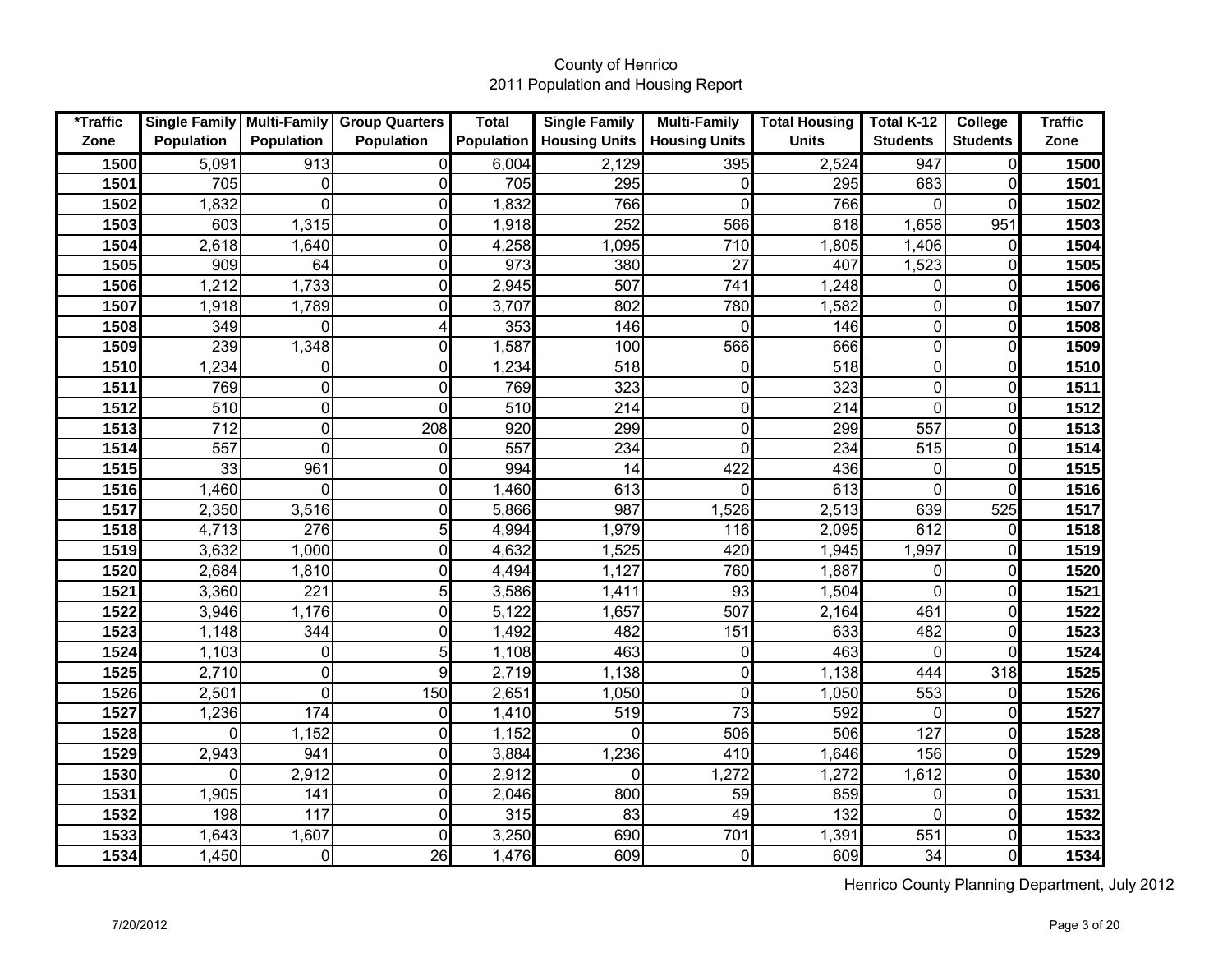| *Traffic |                   |                   | Single Family   Multi-Family   Group Quarters | <b>Total</b>      | <b>Single Family</b> | <b>Multi-Family</b>  | <b>Total Housing</b> | Total K-12      | College         | <b>Traffic</b> |
|----------|-------------------|-------------------|-----------------------------------------------|-------------------|----------------------|----------------------|----------------------|-----------------|-----------------|----------------|
| Zone     | <b>Population</b> | <b>Population</b> | <b>Population</b>                             | <b>Population</b> | <b>Housing Units</b> | <b>Housing Units</b> | <b>Units</b>         | <b>Students</b> | <b>Students</b> | Zone           |
| 1535     | 1,653             | 6,966             | 4                                             | 8,623             | 694                  | 3,015                | 3,709                | 2,203           | 0               | 1535           |
| 1536     | 407               | 452               | 223                                           | 1,082             | 171                  | 190                  | 361                  | 0               |                 | 1536           |
| 1537     | 488               | 0                 |                                               | 495               | 205                  |                      | 205                  | 1,018           | 0               | 1537           |
| 1538     | 1,498             | 2,546             | $\mathbf 0$                                   | 4,044             | 629                  | 1,087                | 1,716                | 0               | 0               | 1538           |
| 1539     | 2,555             | 0                 | $\mathbf 0$                                   | 2,555             | 1,073                | $\Omega$             | 1,073                | 460             | 0               | 1539           |
| 1540     | 1,203             | $\mathbf 0$       | $\mathbf 0$                                   | 1,203             | 505                  | 0                    | 505                  | 0               | 0               | 1540           |
| 1541     | 1,710             | $\mathbf 0$       | 0                                             | 1,710             | 718                  | $\Omega$             | 718                  | $\mathbf 0$     | 0               | 1541           |
| 1542     | 1,274             | 824               | 619                                           | 2,717             | 535                  | 346                  | 881                  | 138             | 0               | 1542           |
| 1543     | 850               | 238               | 0                                             | 1,088             | 357                  | 100                  | 457                  | $\pmb{0}$       | 0               | 1543           |
| 1544     | 12                | 3,738             | 0                                             | 3,750             | 5                    | 1,642                | 1,647                | 0               | 0               | 1544           |
| 1545     | 279               | 3,883             | 0                                             | 4,162             | 117                  | 1,691                | 1,808                | 0               | 0               | 1545           |
| 1546     | 193               | 1,420             | 0                                             | 1,613             | 81                   | 622                  | 703                  | 1,412           | 1,393           | 1546           |
| 1547     | 1,296             | 114               | 105                                           | 1,515             | 544                  | 48                   | 592                  | 0               | 0               | 1547           |
| 1548     | 479               | 528               | 6                                             | 1,013             | 201                  | 232                  | 433                  | $\mathbf 0$     | 0               | 1548           |
| 1549     | 162               | $\mathbf 0$       | 0                                             | 162               | 68                   | $\Omega$             | 68                   | 79              | 0               | 1549           |
| 1550     | 724               | 754               | 613                                           | 2,091             | 304                  | 327                  | 631                  | 0               | 0               | 1550           |
| 1551     | 1,955             | $\Omega$          | 32                                            | 1,987             | 821                  | $\Omega$             | 821                  | 1,778           | $\Omega$        | 1551           |
| 1552     | 1,203             | 1,855             | 9                                             | 3,067             | 505                  | 796                  | 1,301                | 116             | 12,498          | 1552           |
| 1553     | 93                | $\mathbf 0$       | 0                                             | 93                | 39                   | $\Omega$             | 39                   | 0               | 0               | 1553           |
| 1554     | 819               | 176               | 0                                             | 995               | 344                  | 74                   | $\overline{418}$     | $\mathbf 0$     | 0               | 1554           |
| 1555     | $\Omega$          | 2,352             | 0                                             | 2,352             | $\Omega$             | 1,016                | 1,016                | 40              | 0               | 1555           |
| 1556     | 1,172             | 741               | 423                                           | 2,336             | 492                  | 315                  | 807                  | $\mathbf 0$     | 0               | 1556           |
| 1557     | 1,672             | 829               | 16                                            | 2,517             | 702                  | 348                  | 1,050                | 636             | 0               | 1557           |
| 1558     | 1,219             | 436               | 69                                            | 1,724             | 512                  | 183                  | 695                  | 1,782           | 0               | 1558           |
| 1559     | 700               | 1,422             | 123                                           | 2,245             | 294                  | 597                  | 891                  | 0               | 0               | 1559           |
| 1560     | 907               | 1,547             | 0                                             | 2,454             | 381                  | 664                  | 1,045                | 1,267           | 0               | 1560           |
| 1561     | 1,386             | 2,572             | $\Omega$                                      | 3,958             | 582                  | 1,126                | 1,708                | $\Omega$        | 0               | 1561           |
| 1562     | 2,131             | 219               | 148                                           | 2,498             | 895                  | 96                   | 991                  | 630             | 0               | 1562           |
| 1563     | 3,965             | 1,546             | 188                                           | 5,699             | 1,665                | 679                  | 2,344                | 1,928           | $\Omega$        | 1563           |
| 1564     | 1,122             | 384               | 3                                             | 1,509             | 471                  | 166                  | 637                  | 431             | 633             | 1564           |
| 1565     | 767               | 4,969             | $\mathbf 0$                                   | 5,736             | 322                  | 2,178                | 2,500                | $\mathbf 0$     | $\mathbf{0}$    | 1565           |
| 1566     | 853               | 207               | 0                                             | 1,060             | 358                  | 91                   | 449                  | 591             | 0               | 1566           |
| 1567     | 693               | 610               | $\mathbf 0$                                   | 1,303             | 291                  | 268                  | 559                  | 0               | 0               | 1567           |
| 1568     | 1,546             | $\mathbf 0$       | 0                                             | 1,546             | 649                  | 0                    | 649                  | $\mathbf 0$     | 0               | 1568           |
| 1569     | 1,600             | 0                 | 8                                             | 1,608             | 672                  | $\Omega$             | 672                  | 0               | $\Omega$        | 1569           |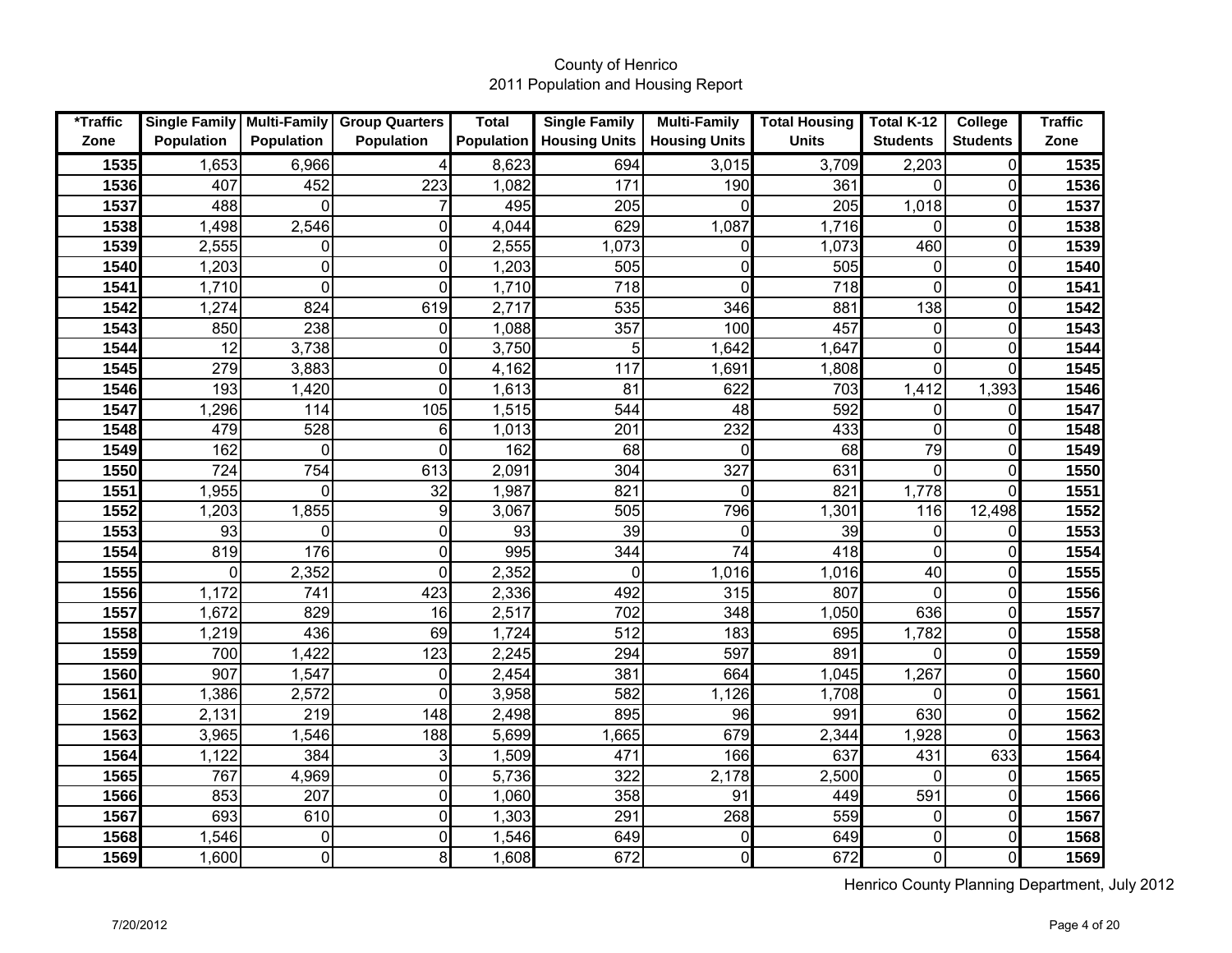| *Traffic |                   |                   | Single Family   Multi-Family   Group Quarters | <b>Total</b>      | <b>Single Family</b> | <b>Multi-Family</b>  | <b>Total Housing</b> | Total K-12      | College         | <b>Traffic</b> |
|----------|-------------------|-------------------|-----------------------------------------------|-------------------|----------------------|----------------------|----------------------|-----------------|-----------------|----------------|
| Zone     | <b>Population</b> | <b>Population</b> | <b>Population</b>                             | <b>Population</b> | <b>Housing Units</b> | <b>Housing Units</b> | <b>Units</b>         | <b>Students</b> | <b>Students</b> | Zone           |
| 1570     | 1,319             | $\mathbf 0$       | 6                                             | 1,325             | 554                  | $\Omega$             | 554                  | 1,121           | 0               | 1570           |
| 1571     | 281               | 341               | 450                                           | 1,072             | 118                  | 150                  | 268                  | 0               | 0               | 1571           |
| 1572     | 2,115             | 326               | 331                                           | 2,772             | 888                  | 143                  | 1,031                | 518             | 0               | 1572           |
| 1573     | 786               | 576               | 3                                             | 1,365             | 330                  | 253                  | 583                  | $\Omega$        | 0               | 1573           |
| 1574     | 2,777             | 1,661             | 133                                           | 4,571             | 1,166                | 727                  | 1,893                | 1,046           | 0               | 1574           |
| 1575     | 1,596             | 0                 | $\mathbf 0$                                   | 1,596             | 670                  | 0                    | 670                  | 1,683           | 0               | 1575           |
| 1576     | 926               | $\mathbf 0$       | 0                                             | 926               | 389                  | $\Omega$             | 389                  | 0               | 0               | 1576           |
| 1577     | 1,546             | $\overline{0}$    | 215                                           | 1,761             | 649                  | 0                    | 649                  | $\overline{0}$  | 0               | 1577           |
| 1578     | 810               | 1,334             | 0                                             | 2,144             | 340                  | 586                  | 926                  | 310             | 0               | 1578           |
| 1579     | 1,969             | 91                | 4                                             | 2,064             | 827                  | 40                   | 867                  | 0               | 0               | 1579           |
| 1580     | 1,434             | 121               | 0                                             | 1,555             | 602                  | $\overline{51}$      | 653                  | $\mathbf 0$     | 0               | 1580           |
| 1581     | 1,531             | 1,584             | 14                                            | 3,129             | 643                  | 687                  | 1,330                | $\mathbf 0$     | 0               | 1581           |
| 1582     | 1,276             | 223               | 0                                             | 1,499             | 536                  | 98                   | 634                  | 454             | 2,129           | 1582           |
| 1583     | 583               | $\mathbf 0$       | 0                                             | 583               | 245                  | $\Omega$             | 245                  | 0               |                 | 1583           |
| 1584     | 1,043             | 580               | 123                                           | 1,746             | 438                  | 244                  | 682                  | $\mathbf 0$     | 379             | 1584           |
| 1585     | 1,507             | 0                 | 4                                             | 1,511             | 633                  | $\Omega$             | 633                  | $\mathbf 0$     | 0               | 1585           |
| 1586     | 526               | $\overline{0}$    | 0                                             | 526               | 221                  | 0                    | 221                  | $\overline{0}$  | 0               | 1586           |
| 1587     | 1,095             | 892               | 4                                             | 1,991             | 460                  | 392                  | 852                  | 438             | 0               | 1587           |
| 1588     | 2,308             | 59                | $\overline{2}$                                | 2,369             | 969                  | 26                   | 995                  | 0               | 0               | 1588           |
| 1589     | 617               | 48                | 220                                           | 885               | 259                  | 21                   | 280                  | $\pmb{0}$       | 0               | 1589           |
| 1590     | 700               | 915               | 0                                             | 1,615             | 294                  | 402                  | 696                  | $\pmb{0}$       | 0               | 1590           |
| 1591     | 769               | $\mathbf 0$       | $\Omega$                                      | 769               | 323                  | $\Omega$             | 323                  | $\pmb{0}$       | $\Omega$        | 1591           |
| 1592     | $\mathbf 0$       | $\mathbf 0$       | 994                                           | 994               | $\overline{0}$       | $\Omega$             | $\Omega$             | $\mathbf 0$     | $\Omega$        | 1592           |
| 1593     | 1,176             | 2,033             | 0                                             | 3,209             | 494                  | 890                  | 1,384                | 0               | 0               | 1593           |
| 1594     | 202               | 2,568             | $\overline{c}$                                | 2,772             | 85                   | 1,126                | 1,211                | 1,612           | 0               | 1594           |
| 1595     | 500               | $\overline{0}$    | 0                                             | 500               | 210                  | O                    | 210                  | 0               | 0               | 1595           |
| 1596     | 1,038             | 2,019             | 0                                             | 3,057             | 436                  | 887                  | 1,323                | 0               | $\Omega$        | 1596           |
| 1597     | 1,657             | 964               | 0                                             | 2,621             | 696                  | 418                  | 1,114                | 611             | 0               | 1597           |
| 1598     | 1,231             | $\overline{0}$    | 0                                             | 1,231             | 517                  |                      | 517                  | $\overline{0}$  | 0               | 1598           |
| 1599     | 1,579             | 233               | 0                                             | 1,812             | 663                  | 98                   | 761                  | 1,550           | O               | 1599           |
| 1600     | 2,336             | 529               | 0                                             | 2,865             | 981                  | 222                  | 1,203                | 499             | U               | 1600           |
| 1601     | 1,074             | 73                | 0                                             | 1,147             | 451                  | 32                   | 483                  | $\overline{0}$  | 0               | 1601           |
| 1602     | 2,848             | $\pmb{0}$         | $\pmb{0}$                                     | 2,848             | 1,196                | $\Omega$             | 1,196                | 656             | O               | 1602           |
| 1603     | 195               | $\overline{0}$    | 0                                             | 195               | 82                   |                      | 82                   | 0               | 0               | 1603           |
| 1604     | 776               | 1,129             | 0                                             | 1,905             | 326                  | 496                  | 822                  | 496             | O               | 1604           |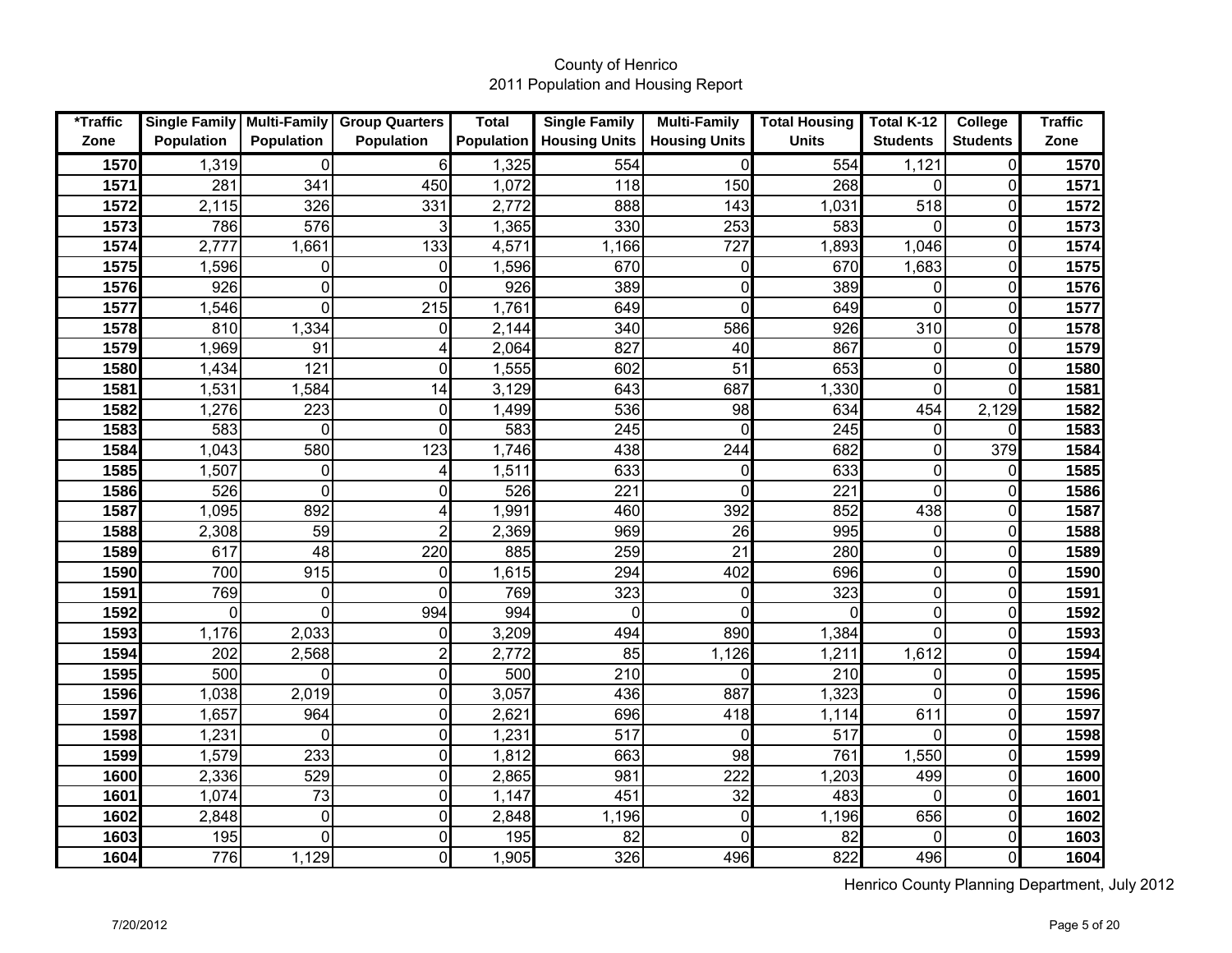| *Traffic |                   |                   | Single Family   Multi-Family   Group Quarters | <b>Total</b> | <b>Single Family</b> | <b>Multi-Family</b>  | <b>Total Housing</b> | Total K-12       | College         | <b>Traffic</b> |
|----------|-------------------|-------------------|-----------------------------------------------|--------------|----------------------|----------------------|----------------------|------------------|-----------------|----------------|
| Zone     | <b>Population</b> | <b>Population</b> | <b>Population</b>                             | Population   | <b>Housing Units</b> | <b>Housing Units</b> | <b>Units</b>         | <b>Students</b>  | <b>Students</b> | Zone           |
| 1605     | 307               | 0                 | 0                                             | 307          | 129                  | $\Omega$             | 129                  | $\mathbf{0}$     | $\Omega$        | 1605           |
| 1606     | 1,622             | $\mathbf 0$       | 14                                            | 1,636        | 681                  | 0                    | 681                  | 512              | 0               | 1606           |
| 1607     | 1,653             | $\Omega$          | 0                                             | 1,653        | 694                  | $\Omega$             | 694                  | 0                | $\Omega$        | 1607           |
| 1608     | 595               | 141               | 465                                           | 1,201        | 250                  | 59                   | 309                  | $\boldsymbol{0}$ | $\Omega$        | 1608           |
| 1609     | 838               | 608               | 0                                             | 1,446        | 352                  | 267                  | 619                  | $\mathbf 0$      | $\mathbf 0$     | 1609           |
| 1610     | 1,786             | $\Omega$          | 0                                             | 1,786        | 750                  | $\Omega$             | 750                  | $\mathbf 0$      | 0               | 1610           |
| 1611     | 3,144             | 1,220             | 3                                             | 4,367        | 1,320                | 536                  | 1,856                | 1,185            | 0               | 1611           |
| 1612     | 545               | 610               | $\mathbf 0$                                   | 1,155        | 229                  | 268                  | 497                  | 0                | 0               | 1612           |
| 1613     | 1,922             | 444               | 0                                             | 2,366        | 807                  | 191                  | 998                  | 443              | 0               | 1613           |
| 1614     | 2,862             | 843               | 5                                             | 3,710        | 1,202                | 362                  | 1,564                | $\mathbf 0$      | $\Omega$        | 1614           |
| 1615     | 1,529             | 458               | 46                                            | 2,033        | 642                  | 199                  | 841                  | $\mathbf 0$      | $\mathbf 0$     | 1615           |
| 1616     | 926               | 3,072             | $\overline{0}$                                | 3,998        | 389                  | 1,342                | 1,731                | $\mathbf 0$      | $\Omega$        | 1616           |
| 1617     | 4,194             | 568               | 18                                            | 4,780        | 1,761                | 244                  | 2,005                | $\overline{0}$   | $\Omega$        | 1617           |
| 1618     | 869               | 310               | 172                                           | 1,351        | 365                  | 130                  | 495                  | 426              | $\Omega$        | 1618           |
| 1619     | 1,045             | $\Omega$          | 0                                             | 1,045        | 439                  | <sup>0</sup>         | 439                  | 869              | $\Omega$        | 1619           |
| 1620     | 2,289             | 1,877             | 0                                             | 4,166        | 961                  | 810                  | 1,771                | 465              | $\Omega$        | 1620           |
| 1621     | 1,412             | 496               | 0                                             | 1,908        | 593                  | 218                  | 811                  | 2,057            | $\Omega$        | 1621           |
| 1622     | 2,210             | $\Omega$          | 0                                             | 2,210        | 928                  | O                    | 928                  | 0                | $\Omega$        | 1622           |
| 1623     | 3,027             | 1,413             | 120                                           | 4,560        | 1,271                | 609                  | 1,880                | 461              | $\mathbf 0$     | 1623           |
| 1624     | 1,162             | $\Omega$          | 0                                             | 1,162        | 488                  |                      | 488                  | 0                | $\Omega$        | 1624           |
| 1625     | 2,989             | 1,518             | 4                                             | 4,511        | 1,255                | 667                  | 1,922                | 416              | $\Omega$        | 1625           |
| 1626     | 676               | 624               | 0                                             | 1,300        | 284                  | 274                  | 558                  | 0                | $\mathbf 0$     | 1626           |
| 1627     | 1,036             | 851               | 4                                             | 1,891        | 435                  | 374                  | 809                  | $\overline{0}$   | $\Omega$        | 1627           |
| 1628     | 779               | $\Omega$          | $\mathbf 0$                                   | 779          | 327                  |                      | 327                  | 174              | $\Omega$        | 1628           |
| 1629     | 1,503             | 373               | 0                                             | 1,876        | 631                  | 164                  | 795                  | 0                | $\Omega$        | 1629           |
| 1630     | 919               | $\mathbf 0$       | 5                                             | 924          | 386                  |                      | 386                  | $\mathbf 0$      | $\Omega$        | 1630           |
| 1631     | 2,341             | $\Omega$          | $\mathbf 0$                                   | 2,341        | 983                  |                      | 983                  | 880              | $\mathbf 0$     | 1631           |
| 1632     | 1,596             | 1,093             | $\overline{10}$                               | 2,699        | 670                  | 480                  | 1,150                | 0                | $\Omega$        | 1632           |
| 1633     | 374               | 521               | $\mathbf 0$                                   | 895          | 157                  | 229                  | 386                  | $\mathbf 0$      | 0               | 1633           |
| 1634     | $\Omega$          | $\mathbf 0$       | $\mathbf 0$                                   | $\mathbf{0}$ | $\mathbf 0$          |                      | O                    | $\overline{0}$   | $\Omega$        | 1634           |
| 1635     | 1,548             | $\overline{0}$    | 0                                             | 1,548        | 650                  |                      | 650                  | 469              | $\Omega$        | 1635           |
| 1636     | 388               | 455               | 0                                             | 843          | 163                  | 200                  | 363                  | $\boldsymbol{0}$ | 0               | 1636           |
| 1637     | 2,184             | 641               | $\mathbf 0$                                   | 2,825        | 917                  | 269                  | 1,186                | $\mathbf 0$      | $\mathbf 0$     | 1637           |
| 1638     | 4,296             | 865               | 6                                             | 5,167        | 1,804                | 380                  | 2,184                | $\mathbf 0$      | $\mathbf{0}$    | 1638           |
| 1639     | 17                | $\overline{0}$    | 0                                             | 17           | $\overline{7}$       | 0                    | $\overline{7}$       | $\mathbf 0$      | 0               | 1639           |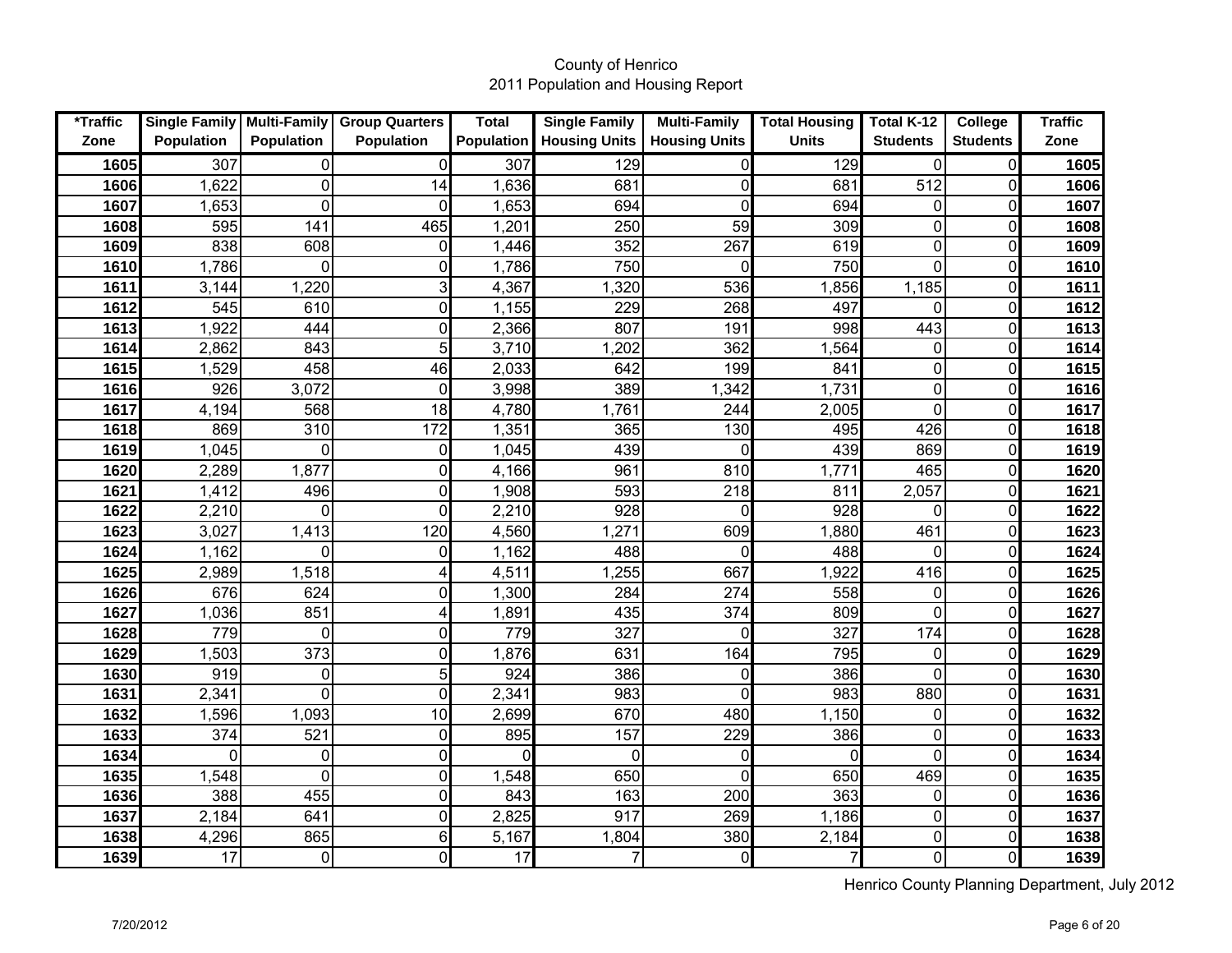| *Traffic    | <b>Single Family</b>                        | <b>Multi-Family</b> | <b>Group Quarters</b> | Total             | <b>Single Family</b> | <b>Multi-Family</b>  | <b>Total Housing</b> | Total K-12      | College         | <b>Traffic</b> |
|-------------|---------------------------------------------|---------------------|-----------------------|-------------------|----------------------|----------------------|----------------------|-----------------|-----------------|----------------|
| Zone        | <b>Population</b>                           | <b>Population</b>   | <b>Population</b>     | <b>Population</b> | <b>Housing Units</b> | <b>Housing Units</b> | <b>Units</b>         | <b>Students</b> | <b>Students</b> | Zone           |
| 1640        | 238                                         | 0                   |                       | 238               | 100                  |                      | 100                  | 0               |                 | 1640           |
| 1641        | 800                                         | 0                   |                       | 800               | 336                  |                      | 336                  | 0               |                 | 1641           |
| 1642        | 1,750                                       | 0                   | 61                    | 1,756             | 735                  |                      | 735                  | 0               | 0               | 1642           |
| 1643        | ,424                                        | 40                  |                       | 1,471             | 598                  | 17                   | 615                  | 3,325           |                 | 1643           |
| 1644        | 3,396                                       | 0                   |                       | 3,405             | ,426                 |                      | ,426                 | 498             | 0               | 1644           |
| 1645        | 629                                         | $\Omega$            |                       | 629               | 264                  |                      | 264                  | 0               | 0               | 1645           |
| 1646        | ,331                                        | 0                   |                       | 1,331             | 559                  |                      | 559                  | 0               | 0               | 1646           |
| 1647        | 893                                         | 0                   |                       | 897               | 375                  |                      | 375                  | 691             | 0               | 1647           |
| 1648        | 881                                         | 0                   | 18                    | 899               | 370                  | ΩI                   | 370                  | 22              | $\overline{0}$  | 1648           |
|             |                                             |                     |                       |                   |                      |                      |                      |                 |                 |                |
| 2010        | 203,787                                     | 101,496             | 6,443                 | 311,726           | 85,659               | 44,823               | 130,482              | 52,494          | 20,129          |                |
| 2011        | 204,910                                     | 103,818             | 6,429                 | 315,157           | 86,019               | 45,025               | 131,044              | 53,353          | 18,826          |                |
|             |                                             |                     |                       |                   |                      |                      |                      |                 |                 |                |
| Change from | 1,123                                       | 2,322               | $-14$                 | 3,431             | 360                  | 202                  | 562                  | 859             | $-1,303$        |                |
| 2010        | 0.55%                                       | 2.29%               | $-0.22%$              | 1.10%             | 0.42%                | 0.45%                | 0.43%                | 1.64%           | $-6.47%$        |                |
|             |                                             |                     |                       |                   |                      |                      |                      |                 |                 |                |
|             | Calculations based on:                      |                     |                       | (2011)            | (2010)               | (2009)               | (2008)               | (2007)          | (2006)          |                |
|             | Persons per household                       |                     | 2.44                  | 2.44              | 2.39                 | 2.39                 | 2.39                 | 2.39            |                 |                |
|             | Non-apartment vacancy rate:<br>(percentage) |                     |                       | 2.40%             | 2.50%                | 1.60%                | 1.60%                | .60%            | 1.60%           |                |
|             | Apartment vacancy rate:                     |                     |                       | 6.70%             | 9.00%                | 6.40%                | 6.00%                | 5.60%           | 6.00%           |                |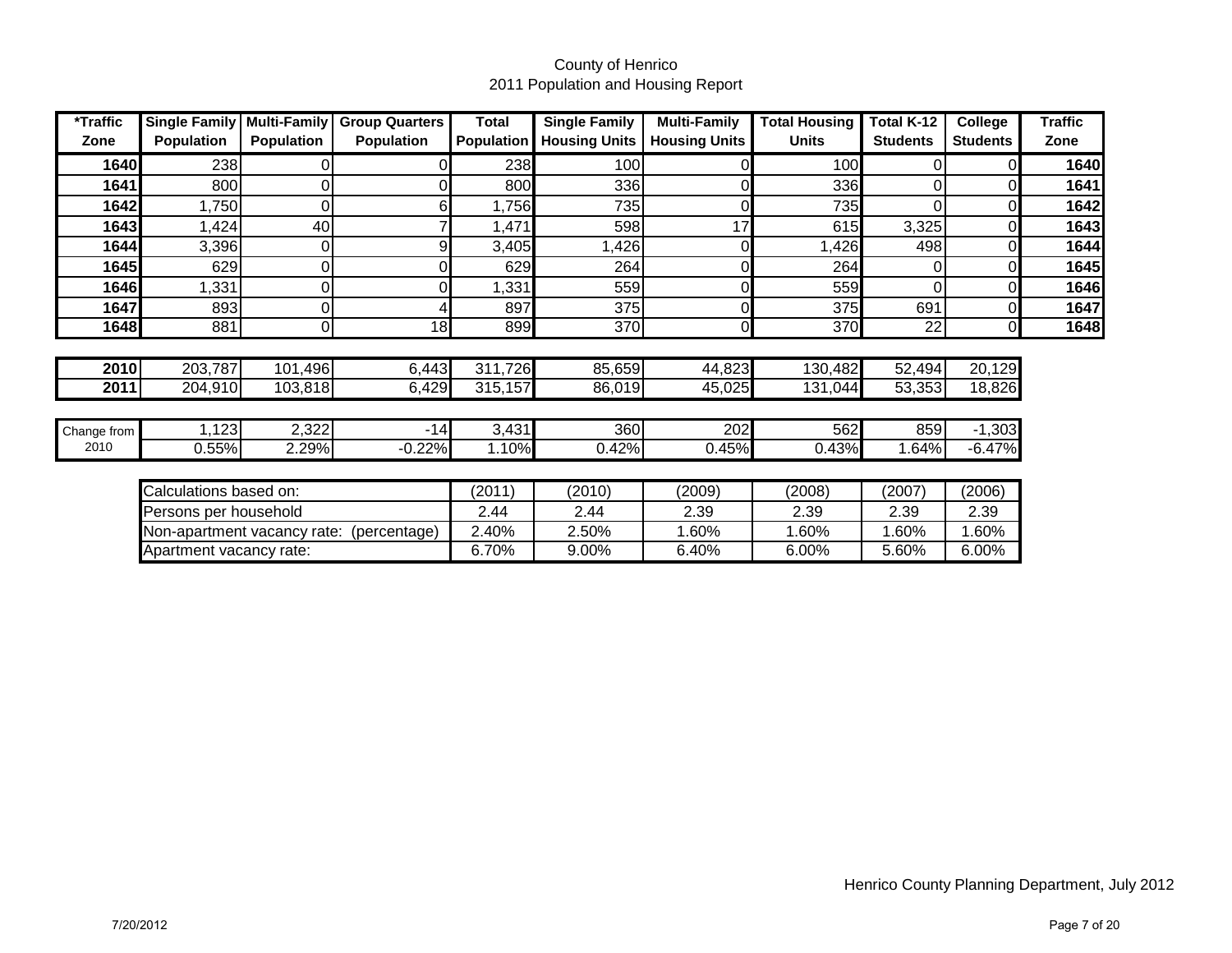#### County of Henrico Population and Housing Unit Totals 1990-2011

|        |         |        |         |                     |          |          |         |        | <b>Single</b>  |        | Multi-         |          |                |        |                 |           |                 |           |
|--------|---------|--------|---------|---------------------|----------|----------|---------|--------|----------------|--------|----------------|----------|----------------|--------|-----------------|-----------|-----------------|-----------|
|        | Single  |        | Multi-  |                     | Group    |          |         |        | Family         |        | Family         |          | <b>Total</b>   |        | Total           |           | <b>Total</b>    |           |
| Year   | Family  | ℅      | Family  | %                   | Quarters | %        | Total   | %      | <b>Housing</b> | $\%$   | <b>Housing</b> | %        | <b>Housing</b> | ℅      | K-12            | ℅         | College         | %         |
|        | Pop.    | Change | Pop.    | Change <sup>®</sup> | Pop.     | Change   | Pop.    | Change | Units          | Change | <b>Units</b>   | Change   | <b>Units</b>   | Change | <b>Students</b> | Change    | <b>Students</b> | Change    |
| 1990   | 141,106 |        | 76,010  |                     | 4,171    |          | 221,287 |        | 59,994         |        | 35,426         |          | 95,420         |        | 39,636          |           | 3,391           |           |
| 1991   | 143,388 | .62%   | 76,298  | 0.38%               | 4,043    | $-3.07%$ | 223,729 | 1.10%  | 61,214         | 2.03%  | 35,600         | 0.49%    | 96,814         | 1.46%  | 43,863          | 10.66%    | 3,391           | 0.00%     |
| 1992   | 146.900 | 2.45%  | 75,795  | $-0.66%$            | 3,989    | $-1.34%$ | 226,684 | .32%   | 62,588         | 2.24%  | 35,800         | 0.56%    | 98.388         | 1.63%  | 45.477          | 3.68%     | 8.191           | 141.55%   |
| 1993   | 150,131 | 2.20%  | 76,638  | 1.11%               | 3,960    | $-0.73%$ | 230,729 | 1.78%  | 64,070         | 2.37%  | 36,283         | 1.35%    | 100,353        | 2.00%  | 38,471          | $-15.41%$ | 5,885           | -28.15%   |
| 1994   | 152,930 | 1.86%  | 77,697  | .38%                | 4,601    | 16.19%   | 235,229 | .95%   | 65,501         | 2.23%  | 36,447         | 0.45%    | 101,948        | 1.59%  | 39,165          | .80%      | 5,751           | $-2.28%$  |
| 1995   | 156,059 | 2.05%  | 78,874  | .51%                | 4,750    | 3.24%    | 239,683 | .89%   | 66,841         | 2.05%  | 36,619         | 0.47%    | 103,460        | .48%   | 40,001          | 2.13%     | 5,564           | $-3.25%$  |
| 1996   | 157,118 | 0.68%  | 81,248  | 3.01%               | 4,907    | 3.31%    | 243,273 | .50%   | 67,865         | .53%   | 36,742         | 0.34%    | 104,607        | 1.11%  | 40.714          | 1.78%     | 5,881           | 5.70%     |
| 1997   | 160,111 | .90%   | 82,502  | .54%                | 5,219    | 6.36%    | 247,832 | .87%   | 69,158         | .91%   | 37,273         | 1.45%    | 106,431        | 1.74%  | 42,036          | 3.25%     | 6.610           | 12.40%    |
| 1998   | 163,865 | 2.34%  | 84,680  | 2.64%               | 5,649    | 8.24%    | 254,194 | 2.57%  | 70,653         | 2.16%  | 39,430         | 5.79%    | 110.083        | 3.43%  | 43,540          | 3.58%     | 6,970           | 5.45%     |
| 1999   | 167,343 | 2.12%  | 85,888  | 1.43%               | 5,948    | 5.29%    | 259,179 | 1.96%  | 72,208         | 2.20%  | 39,774         | 0.87%    | 111,982        | 1.73%  | 43,889          | 0.80%     | 7,406           | 6.26%     |
| 2000*  | 173.781 | 3.85%  | 87.72'  | 2.13%               | 5,522    | $-7.16%$ | 267.024 | 3.03%  | 73,744         | 2.13%  | 39,297         | $-1.20%$ | 113,041        | 0.95%  | 45,119          | 2.80%     | 9,727           | 31.34%    |
| 2001   | 176,983 | .84%   | 88,802  | .23%                | 5,655    | 2.41%    | 271,440 | .65%   | 75,103         | .84%   | 39,781         | 1.23%    | 114,884        | 1.63%  | 46,367          | 2.77%     | 9,986           | 2.66%     |
| 2002   | 179,894 | 1.64%  | 89,306  | 0.57%               | 5,647    | $-0.14%$ | 274,847 | .26%   | 76,338         | .64%   | 40,007         | 0.57%    | 116,345        | 1.27%  | 47,497          | 2.44%     | 8,584           | $-14.04%$ |
| 2003   | 183,468 | .99%   | 92,085  | 3.11%               | 5,515    | $-2.34%$ | 281,069 | 2.26%  | 77,855         | .99%   | 41,252         | 3.11%    | 119,107        | 2.37%  | 48.774          | 2.69%     | 7.772           | $-9.46%$  |
| 2004** | 187,751 | 2.33%  | 94,913  | 3.07%               | 6,072    | 10.10%   | 288,735 | 2.73%  | 79,753         | 2.44%  | 41,752         | 1.21%    | 121,505        | 2.01%  | 49,738          | 1.98%     | 13,193          | 69.75%    |
| 2005   | 191,239 | 1.86%  | 95.718  | 0.85%               | 6,425    | 5.81%    | 293.382 | 1.61%  | 81,235         | .86%   | 42,222         | 1.13%    | 123,457        | 1.61%  | 50.736          | 2.01%     | 14,658          | 11.10%    |
| 2006   | 194,198 | .55%   | 98,695  | 3.11%               | 6,550    | 1.95%    | 299,443 | 2.07%  | 82,577         | .65%   | 43,395         | 2.78%    | 125,972        | 2.04%  | 51,164          | 0.84%     | 12,254          | $-16.40%$ |
| 2007   | 196,231 | 1.05%  | 99,476  | 0.79%               | 6,811    | 3.98%    | 302,518 | 1.03%  | 83,443         | 1.05%  | 43,603         | 0.48%    | 127,046        | 0.85%  | 51,920          | .48%      | 7,979           | -34.89%   |
| 2008   | 197,912 | 0.86%  | 100,952 | 1.48%               | 6,716    | $-1.39%$ | 305,580 | 1.01%  | 84,155         | 0.85%  | 44,374         | 1.77%    | 128,529        | 1.17%  | 52,510          | 1.14%     | 13,243          | 65.97%    |
| 2009   | 198,891 | 0.49%  | 102,516 | .55%                | 6,425    | $-4.33%$ | 307,832 | 0.74%  | 84,574         | 0.50%  | 45,207         | 1.88%    | 129,781        | 0.97%  | 52,884          | 0.71%     | 19,130          | 44.45%    |
| 2010*  | 203,787 | 3.85%  | 101.496 | 2.03%               | 6,443    | $-5.40%$ | 311.726 | 3.04%  | 85,659         | 2.66%  | 44,823         | 2.80%    | 130,482        | 2.70%  | 52,494          | 1.11%     | 20,129          | 152.27%   |
| 2011   | 204,910 | 0.55%  | 103,818 | 2.29%               | 6,429    | $-0.22%$ | 315,157 | 1.10%  | 86,019         | 0.42%  | 45,025         | 0.45%    | 131,044        | 0.43%  | 53,353          | .64%      | 18,826          | $-6.47%$  |

\*\* New benchmarks were created in 2000 and 2010 based on data from the 2000 and 2010 U.S. Censuses.

\*\*\* Beginning in 2004 a new methodology was used for determining population. Multi-family developments no longer use a single vacancy rate. Instead, separate rates were used for apartment and non-apartment units. Additionally, all detached condominium units were reclassified as single-family units.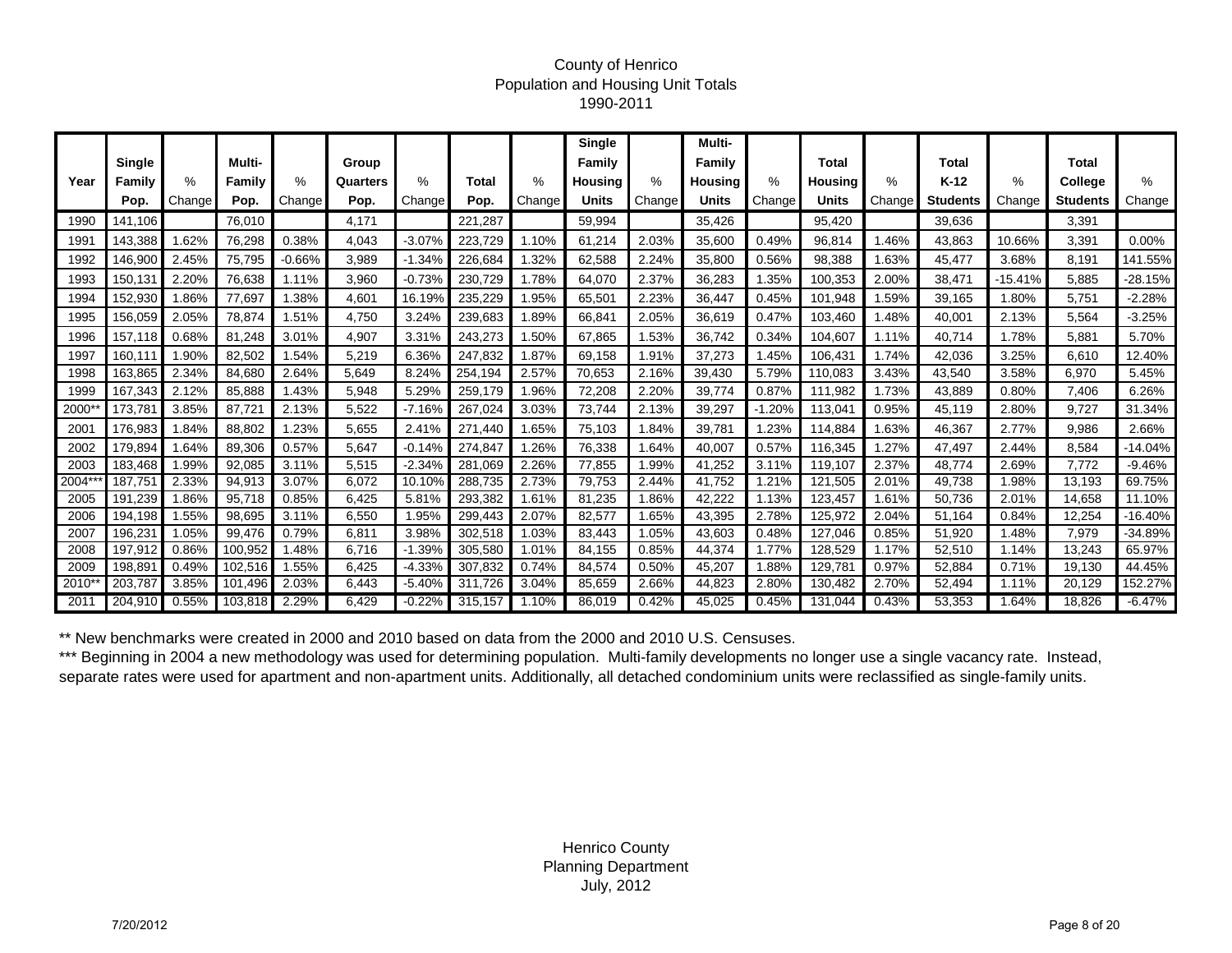

May 8, 2012 Source: Henrico County 2011 3-C Report "Population and Housing" Table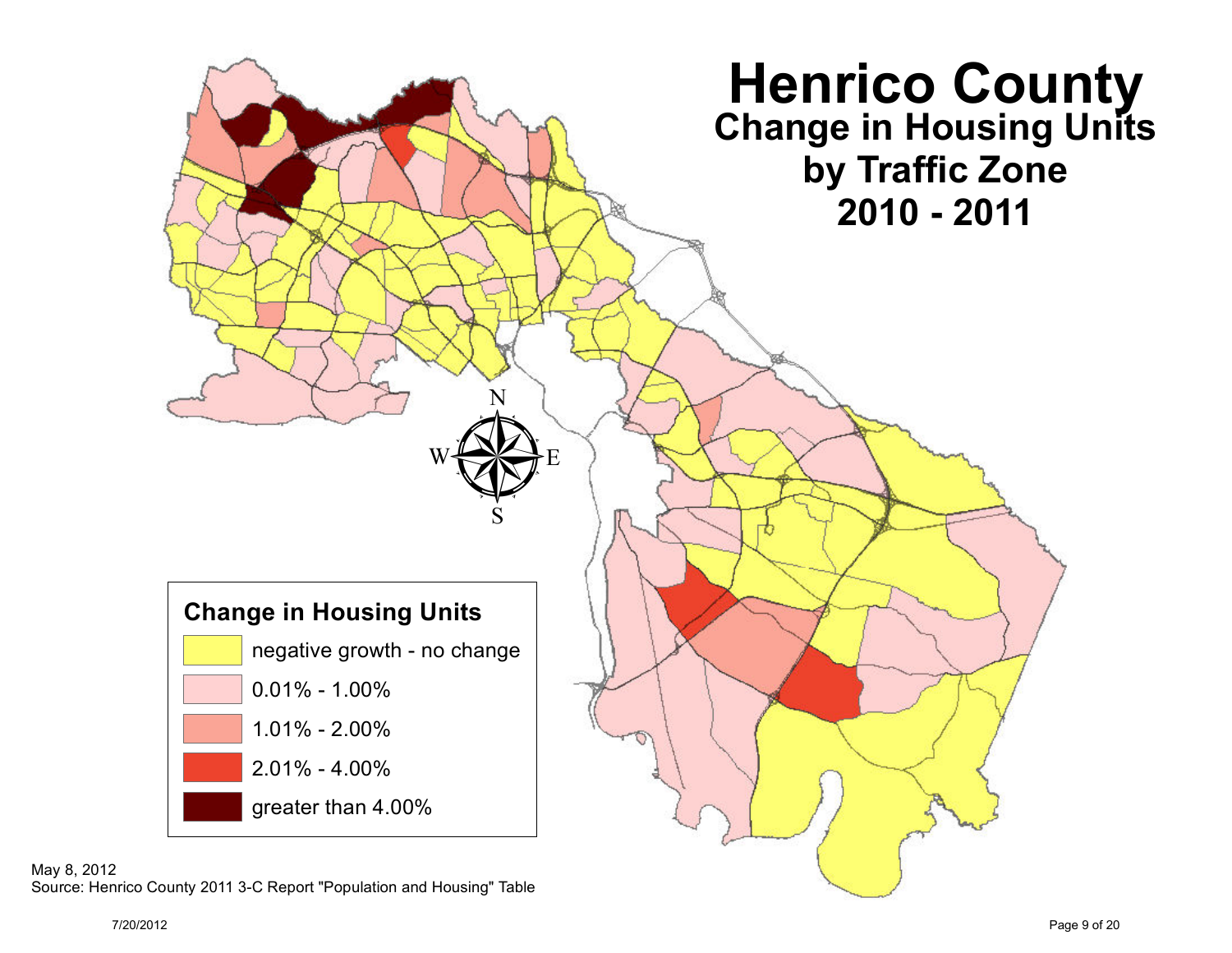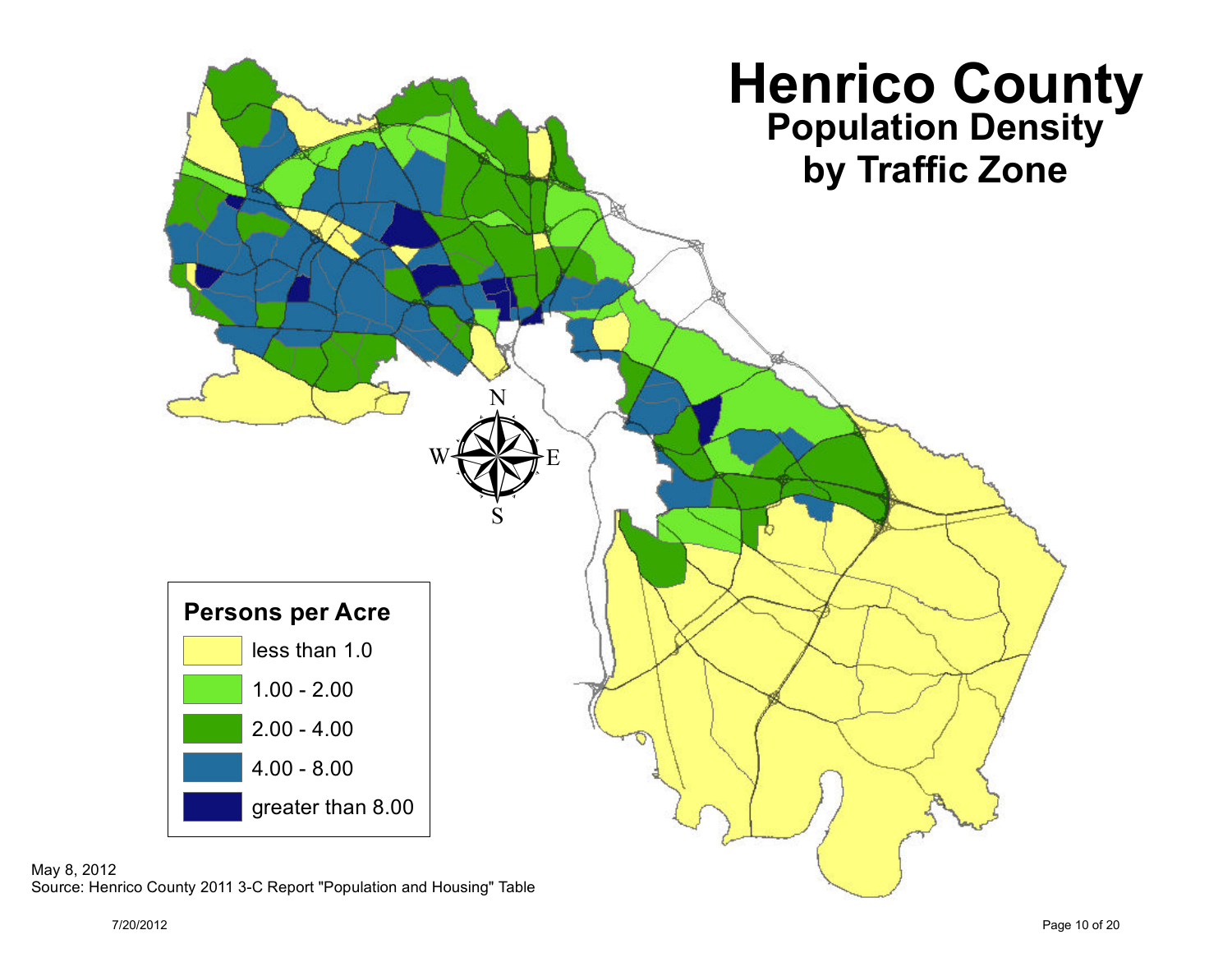## **Part II - LAND USE IN ACRES**

The Total Acreage of Henrico County is grouped into ten (10) categories for the 3-C Transportation Data Report: Single Family, Multi-family, Group Quarters, Industrial, Miscellaneous, Commercial, Public and Semi-Public, Mixed Use, Water Areas, and Vacant Land. The Total Acreage for each traffic zone is the sum of the acreage in all ten categories and remains constant unless traffic zone boundaries change. These categories are defined as follows:

| Single Family             | Detached dwelling units, mobile homes, and detached condominiums either owner or renter occupied.                                                                                                      |
|---------------------------|--------------------------------------------------------------------------------------------------------------------------------------------------------------------------------------------------------|
| Multi-family              | Attached and semi-detached dwelling units either owner or renter occupied. Multi-family housing units include<br>apartments, townhouses, condominiums, cooperatives and duplexes.                      |
| <b>Group Quarters</b>     | Nursing homes with common dining facilities, prisons, school dormitories, group homes for the mentally<br>challenged, and other facilities housing unrelated individuals for extended periods of time. |
| Industrial                | Manufacturing, assembling, processing, distribution and storage of products made from previously prepared<br>basic materials.                                                                          |
| Miscellaneous             | Rights-of-way, utilities, transportation and communication facilities.                                                                                                                                 |
| Commercial                | Retail sales, service establishments and offices.                                                                                                                                                      |
| Public and<br>Semi-Public | Churches, schools, libraries, parks, golf courses, common areas, government offices, and other public and semi-<br>public uses.                                                                        |
| Mixed Use                 | Vertically mixed use properties with both residential and non-residential uses within the same structure.                                                                                              |
| <b>Water Area</b>         | Rivers, lakes, manmade lakes, ponds and other permanent bodies of water.                                                                                                                               |
| Vacant Land               | Unoccupied lots or parcels. Includes land being used for agricultural purposes.                                                                                                                        |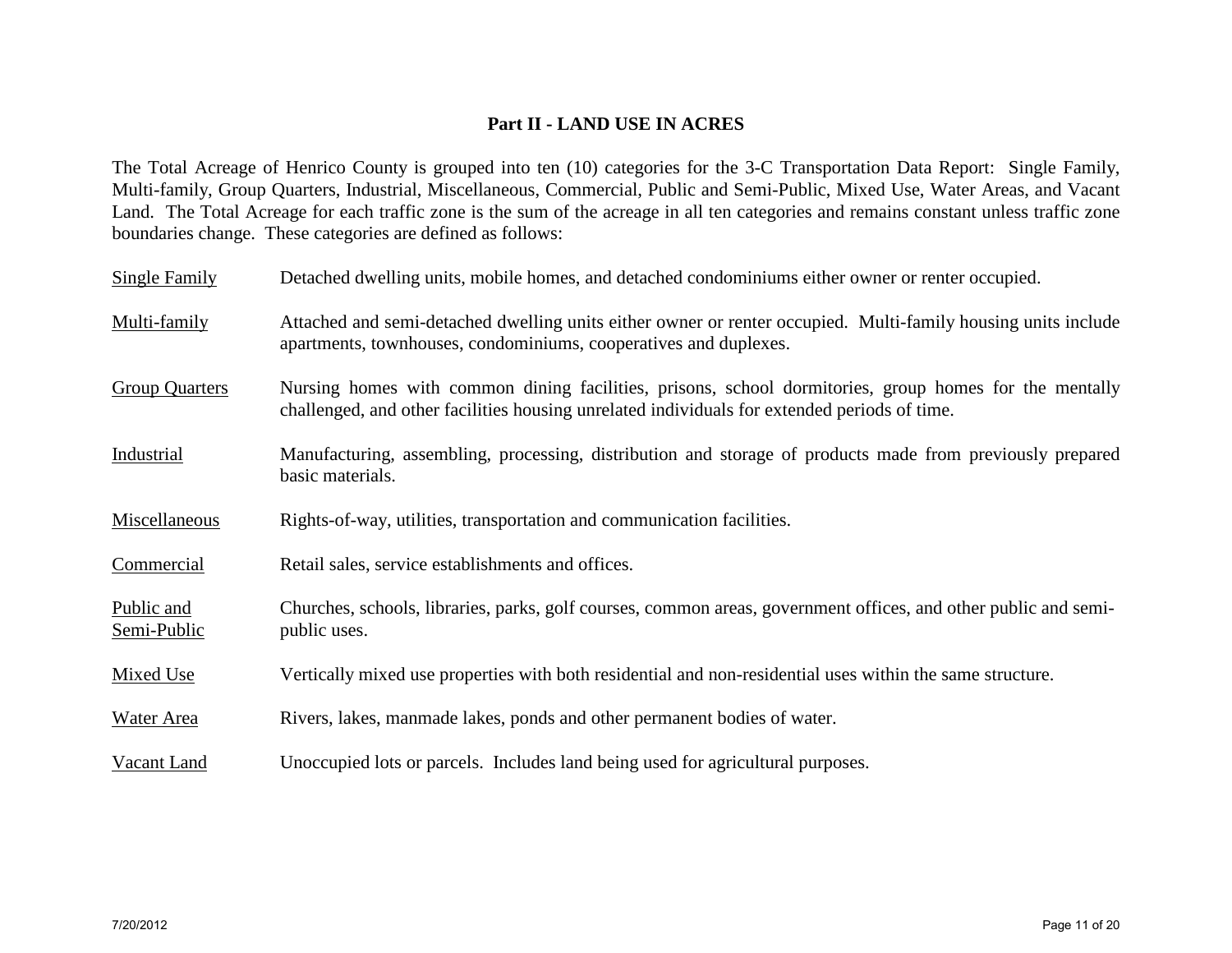Beginning in 2010, a new methodology for calculating Land Use in Acres was formulated. In order to be more compatible and consistent with the County's technological systems, Planning Staff reset the baseline of Land Use data using several layers in the County's GIS, including the "Existing Land Use" (by Tax Parcel), "Parcel ROW" (right-of-way), "Water Bodies," and "Zoning" layers. The various land use categories in the "Existing Land Use" layer were assigned to the aforementioned categories listed on the previous page with reductions for any overlapping "Water Body" layer feature. The "Parcel ROW" layer was used to calculate any rights-of-way occurring outside of the County's Tax Parcels (i.e. most roadways). Once each layer had been properly assigned, "Acreage" and "Traffic Zone" fields were added and calculated into the respective attribute tables using GIS. The following list identifies the source for calculating each category with additional notes:

#### Single Family

- Source: "Residential Single Family" (RSF) and "Residential Single Family Acreage" (RSFA) categories in the "Existing Land Use" layer
- Since RSFA covers residential acreage properties, the acreage from this category was reduced to 1 Acre per parcel to account for any future development/subdivision of each specific parcel

#### Multi-Family

- Source: "Residential Medium Density" (RMD) and "Residential Multi-Family" (RMF) categories in the "Existing Land Use" layer

#### Group Quarters

- Source: "Residential Assisted Living" (RAL) category in the "Existing Land Use" layer

#### Industrial

- Source: "Light Industry" (LI) and "Heavy Industry" (HI) categories in the "Existing Land Use" layer

#### Miscellaneous

- Source: "Public Right-of-Way" (PROW) and "Public Service Corporation" (PSC) categories in the "Existing Land Use" layer and the "Parcel ROW" layer

#### Commercial

- Source: "Commercial Office" (CO), "Commercial Office/Service" (CO/S), and "Commercial Retail" (CR) categories in the "Existing Land Use" layer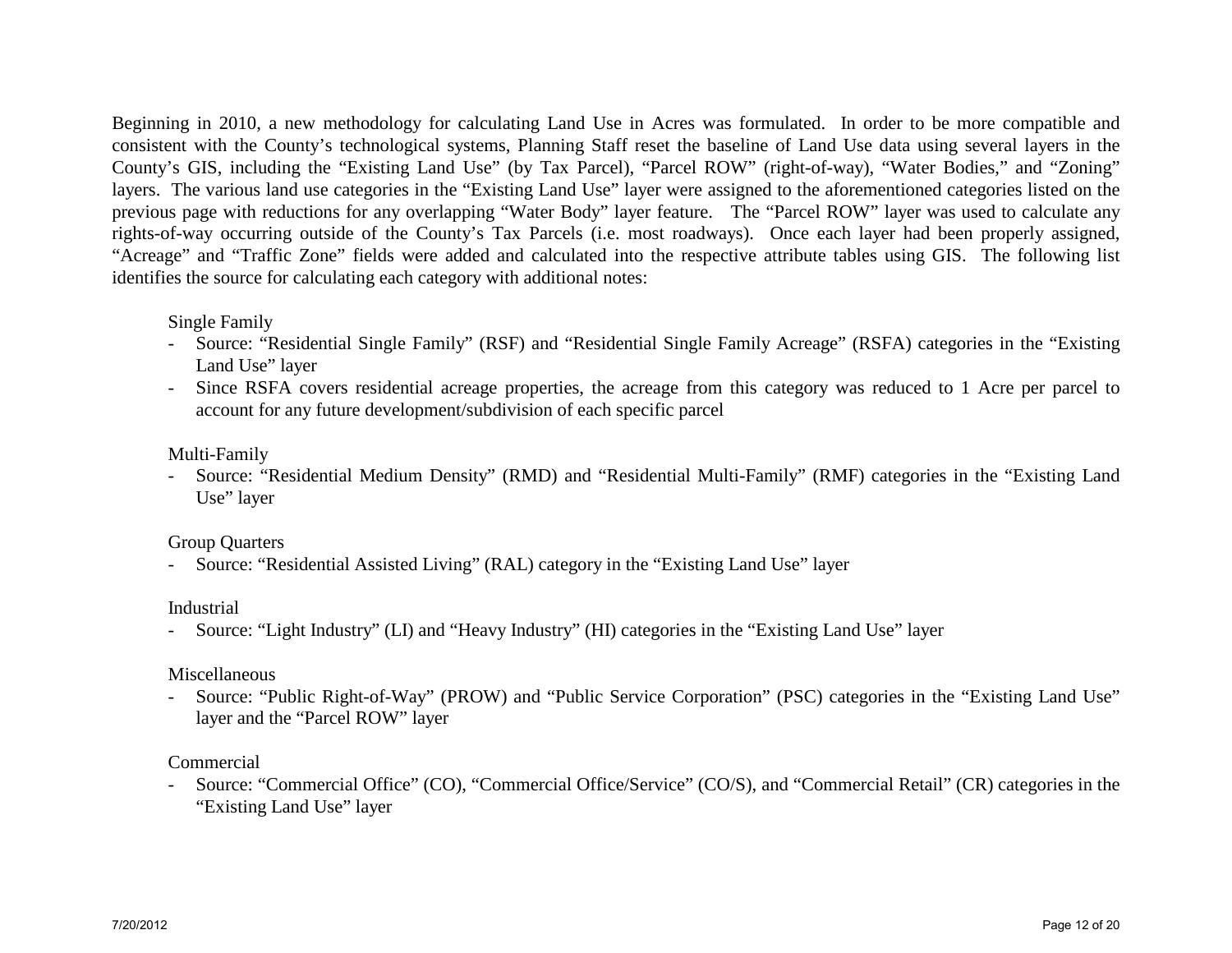Public and Semi-Public

- Source: "Open Space Recreation" (OSR), "Public" (P), "Residential Single Family Open" (RSFO), and "Semi-Public" (SP) categories in the "Existing Land Use" layer

## Mixed Use

- Source: "UMU" category of the "Zoning" layer containing any vertically mixed use building
- Analysis will be added for the "SMX" and "TND" categories upon their adoption into the Henrico County Zoning Code

#### Water Area

- Source: the "Water Bodies" layer

## Vacant Land

- Source: "Vacant" (V) category in the "Existing Land Use" layer
- Since some adjustments are made to other land use acreages (e.g. RSFA), the total acreage for V in the "Existing Land Use" layer serves as a guide. Ultimately, the official acreage for Vacant Land is calculated by taking the total acreage of each Traffic Zone and subtracting the total acreage of all other Land Use categories.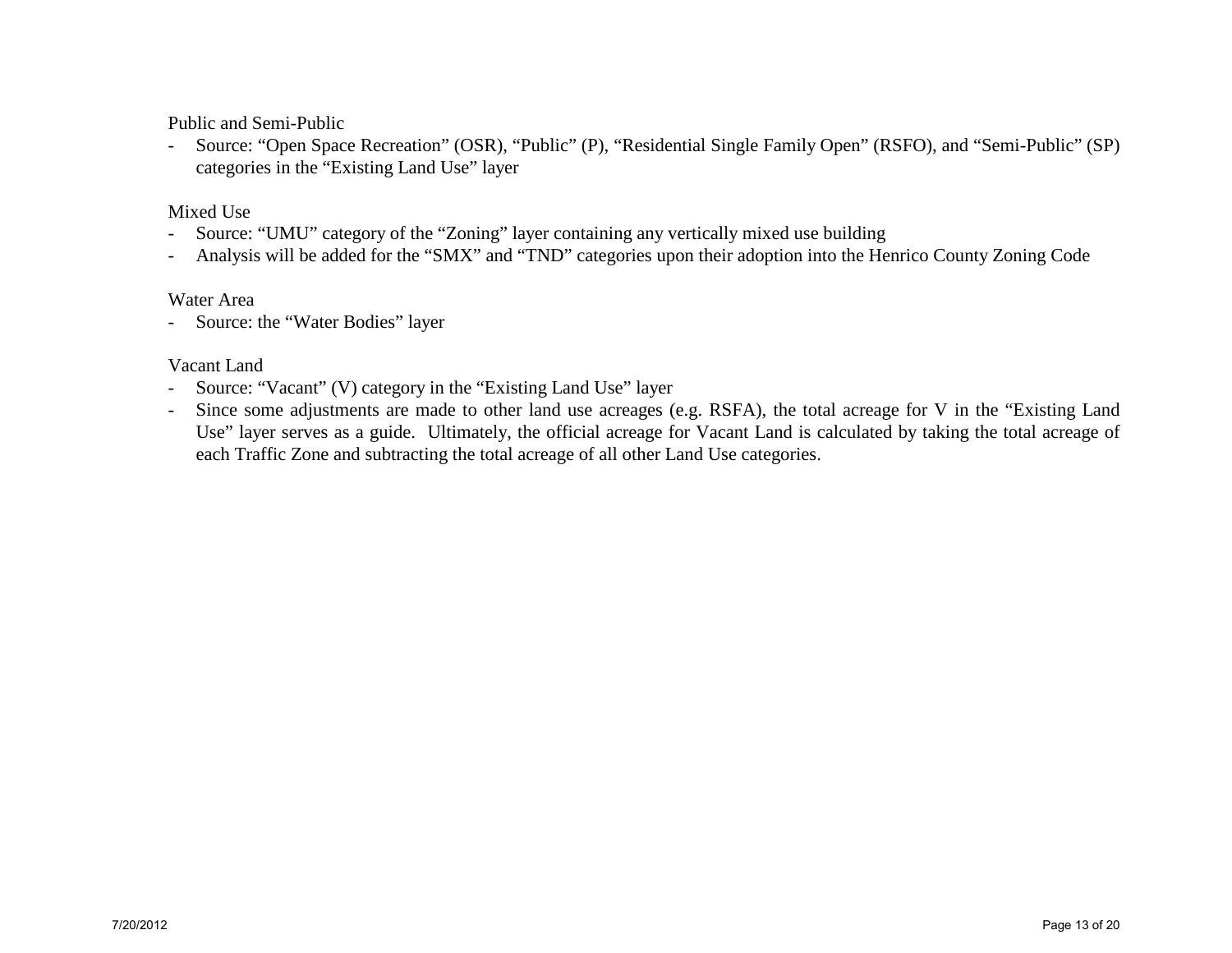| <b>Traffic</b> | <b>Single Family</b> | <b>Multi-Family</b> | <b>Group Quarter</b> | <b>Industrial</b> | <b>Miscellaneous</b> | <b>Commercial</b> | Public &    | <b>Mixed Use</b> | Water | Vacant   | <b>Total Acres</b> | <b>Traffic</b> |
|----------------|----------------------|---------------------|----------------------|-------------------|----------------------|-------------------|-------------|------------------|-------|----------|--------------------|----------------|
| Zone           | <b>Residential</b>   | <b>Residential</b>  | <b>Residential</b>   |                   |                      |                   | Semi-Public | $****$           |       |          | $***$              | Zone           |
| 1500           | 845.94               | 40.18               | 0.00                 | 0.00              | 191.36               | 10.24             | 285.79      | 0.00             | 27.68 | 169.01   | 1,570.20           | 1500           |
| 1501           | 384.97               | 0.00                | 0.00                 | 0.00              | 107.84               | 28.95             | 68.25       | 0.00             | 14.72 | 1,005.40 | 1.610.13           | 1501           |
| 1502           | 369.88               | 0.00                | 0.00                 | 0.00              | 86.70                | 3.69              | 52.88       | 0.00             | 3.76  | 268.55   | 785.46             | 1502           |
| 1503           | 55.42                | 62.26               | 0.00                 | 0.00              | 28.62                | 34.56             | 125.59      | 0.00             | 3.76  | 1.30     | 311.51             | 1503           |
| 1504           | 281.87               | 123.77              | 0.00                 | 6.38              | 158.67               | 36.12             | 221.58      | 0.00             | 14.57 | 89.41    | 932.37             | 1504           |
| 1505           | 177.78               | 1.79                | 0.00                 | 178.25            | 149.60               | 42.15             | 314.67      | 0.00             | 18.49 | 391.77   | 1,274.50           | 1505           |
| 1506           | 483.79               | 111.34              | 0.00                 | 0.00              | 108.44               | 0.00              | 31.67       | 0.00             | 20.29 | 491.53   | 1,247.06           | 1506           |
| 1507           | 573.78               | 61.86               | 0.00                 | 0.00              | 161.77               | 69.63             | 48.39       | 0.00             | 26.10 | 817.31   | 1,758.84           | 1507           |
| 1508           | 85.20                | 0.00                | 10.22                | 35.54             | 108.22               | 189.92            | 8.16        | 0.00             | 7.11  | 135.32   | 579.69             | 1508           |
| 1509           | 21.74                | 143.99              | 0.00                 | 0.00              | 136.95               | 21.56             | 264.10      | 0.00             | 23.30 | 172.81   | 784.45             | 1509           |
| 1510           | 243.61               | 0.00                | 0.00                 | 0.00              | 212.08               | 215.25            | 30.09       | 0.00             | 21.54 | 89.18    | 811.75             | 1510           |
| 1511           | 231.61               | 0.00                | 0.00                 | 0.00              | 104.17               | 0.00              | 15.45       | 0.00             | 1.53  | 189.78   | 542.54             | 1511           |
| 1512           | 154.07               | 0.00                | 0.00                 | 0.00              | 46.86                | 0.00              | 2.31        | 0.00             | 0.04  | 67.92    | 271.20             | 1512           |
| 1513           | 155.28               | 0.00                | 12.56                | 0.00              | 75.32                | 7.71              | 244.28      | 0.00             | 3.77  | 20.84    | 519.76             | 1513           |
| 1514           | 157.75               | 0.00                | 0.00                 | 0.00              | 93.36                | 0.45              | 36.38       | 0.00             | 0.10  | 142.53   | 430.57             | 1514           |
| 1515           | 16.01                | 24.10               | 0.00                 | 0.00              | 104.59               | 202.45            | 0.00        | 0.00             | 8.31  | 171.79   | 527.25             | 1515           |
| 1516           | 366.45               | 0.00                | 0.00                 | 0.00              | 207.60               | 281.81            | 50.35       | 0.00             | 19.79 | 145.45   | 1,071.45           | 1516           |
| 1517           | 326.41               | 118.42              | 0.00                 | 0.00              | 101.50               | 196.14            | 60.52       | 0.00             | 2.60  | 14.12    | 819.71             | 1517           |
| 1518           | 534.82               | 8.65                | 1.02                 | 0.00              | 156.29               | 0.00              | 143.53      | 0.00             | 11.76 | 106.11   | 962.18             | 1518           |
| 1519           | 463.13               | 96.56               | 0.00                 | 0.00              | 128.93               | 22.31             | 246.45      | 0.00             | 6.30  | 89.81    | 1,053.49           | 1519           |
| 1520           | 579.11               | 49.55               | 0.00                 | 0.00              | 134.11               | 5.16              | 157.96      | 0.00             | 4.92  | 61.53    | 992.34             | 1520           |
| 1521           | 581.93               | 3.79                | 0.57                 | 0.00              | 212.94               | 37.92             | 78.85       | 0.00             | 1.03  | 203.25   | 1,120.28           | 1521           |
| 1522           | 564.48               | 33.33               | 0.00                 | 10.87             | 199.04               | 38.61             | 257.86      | 0.00             | 1.58  | 192.87   | 1,298.64           | 1522           |
| 1523           | 160.69               | 7.87                | 0.00                 | 2.81              | 104.75               | 34.17             | 18.34       | 0.00             | 0.07  | 46.65    | 375.35             | 1523           |
| 1524           | 155.98               | 0.00                | 0.67                 | 18.61             | 121.18               | 21.01             | 7.03        | 0.00             | 0.02  | 122.11   | 446.61             | 1524           |
| 1525           | 517.32               | 0.00                | 0.89                 | 34.35             | 301.93               | 155.74            | 33.36       | 0.00             | 8.27  | 480.39   | 1,532.25           | 1525           |
| 1526           | 418.52               | 0.00                | 9.49                 | 0.00              | 100.41               | 12.39             | 70.31       | 0.00             | 7.63  | 149.33   | 768.08             | 1526           |
| 1527           | 157.42               | 9.82                | 0.00                 | 0.00              | 52.05                | 9.13              | 26.14       | 0.00             | 1.82  | 142.11   | 398.49             | 1527           |
| 1528           | 0.00                 | 37.99               | 0.00                 | 0.00              | 12.32                | 64.46             | 0.00        | 0.00             | 0.00  | 0.00     | 114.77             | 1528           |
| 1529           | 361.83               | 30.08               | 0.27                 | 1.39              | 93.20                | 17.45             | 22.49       | 0.00             | 11.72 | 4.51     | 542.94             | 1529           |
| 1530           | 0.00                 | 67.94               | 0.00                 | 0.00              | 122.90               | 163.85            | 86.42       | 8.16             | 9.39  | 70.80    | 529.46             | 1530           |
| 1531           | 326.62               | 12.07               | 0.00                 | 0.00              | 87.10                | 8.92              | 45.98       | 0.00             | 10.68 | 49.82    | 541.19             | 1531           |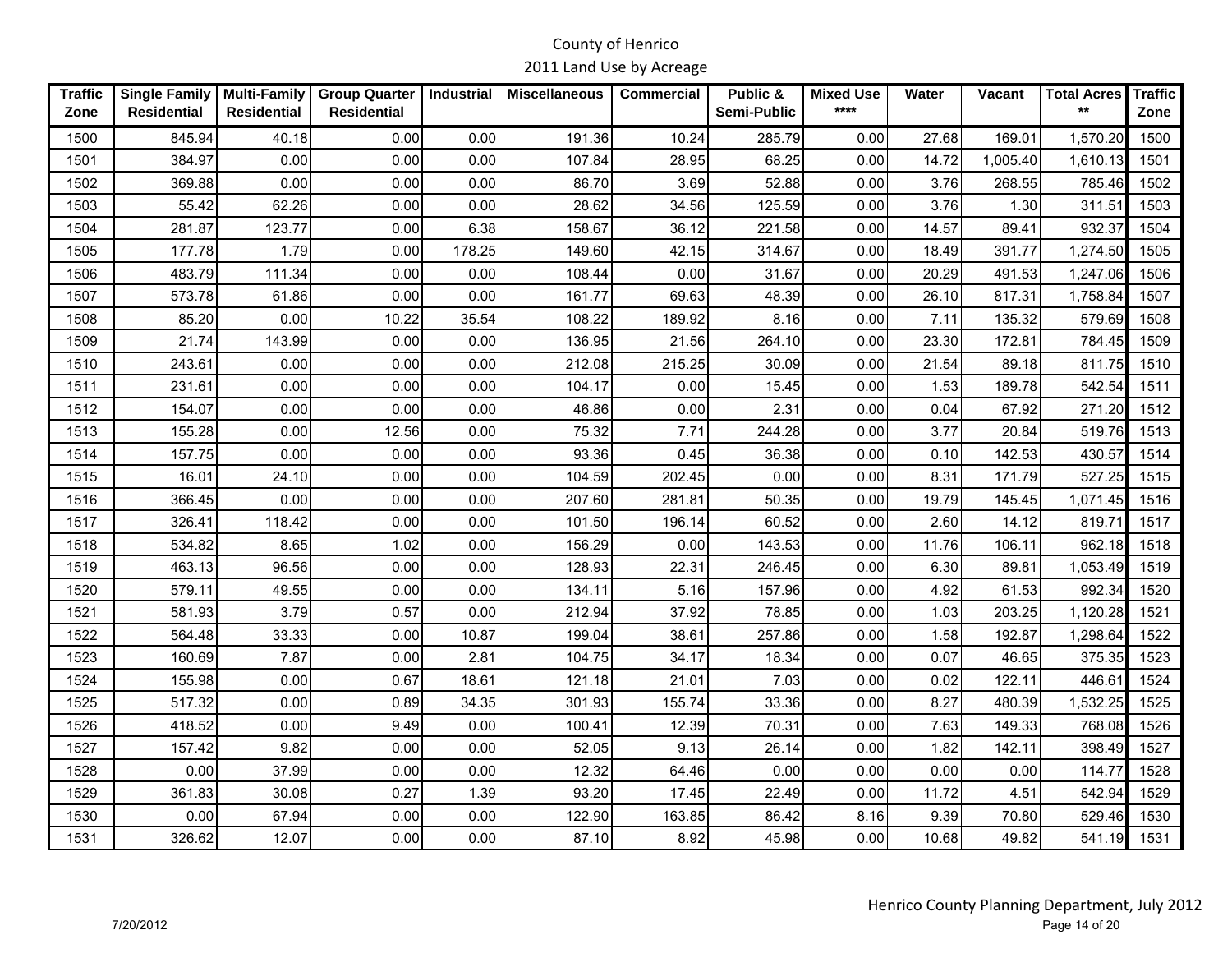| <b>Traffic</b><br>Zone | <b>Single Family</b><br><b>Residential</b> | <b>Multi-Family</b><br><b>Residential</b> | <b>Group Quarter</b><br><b>Residential</b> | <b>Industrial</b> | <b>Miscellaneous</b> | <b>Commercial</b> | Public &<br>Semi-Public | <b>Mixed Use</b><br>**** | Water | <b>Vacant</b> | <b>Total Acres</b><br>$***$ | <b>Traffic</b><br>Zone |
|------------------------|--------------------------------------------|-------------------------------------------|--------------------------------------------|-------------------|----------------------|-------------------|-------------------------|--------------------------|-------|---------------|-----------------------------|------------------------|
| 1532                   | 25.16                                      | 2.93                                      | 0.00                                       | 20.47             | 124.86               | 279.44            | 16.85                   | 0.00                     | 7.80  | 60.80         | 538.31                      | 1532                   |
| 1533                   | 196.91                                     | 48.16                                     | 0.00                                       | 0.00              | 72.46                | 98.16             | 41.88                   | 0.00                     | 0.58  | 8.66          | 466.81                      | 1533                   |
| 1534                   | 183.60                                     | 0.00                                      | 32.98                                      | 0.00              | 48.82                | 38.39             | 27.12                   | 0.00                     | 5.77  | 2.29          | 338.97                      | 1534                   |
| 1535                   | 238.72                                     | 205.13                                    | 0.22                                       | 0.00              | 95.08                | 57.07             | 177.00                  | 0.00                     | 8.96  | 123.73        | 905.91                      | 1535                   |
| 1536                   | 58.62                                      | 13.75                                     | 10.06                                      | 71.12             | 51.77                | 89.89             | 16.15                   | 0.00                     | 5.92  | 81.35         | 398.63                      | 1536                   |
| 1537                   | 107.82                                     | 0.00                                      | 0.95                                       | 9.48              | 30.30                | 53.75             | 36.54                   | 0.00                     | 0.72  | 14.53         | 254.09                      | 1537                   |
| 1538                   | 269.04                                     | 80.16                                     | 0.00                                       | 0.00              | 59.08                | 1.80              | 157.67                  | 0.00                     | 25.38 | 4.70          | 597.83                      | 1538                   |
| 1539                   | 347.74                                     | 0.00                                      | 0.00                                       | 0.00              | 88.81                | 27.88             | 104.30                  | 0.00                     | 1.05  | 28.77         | 598.55                      | 1539                   |
| 1540                   | 137.27                                     | 0.00                                      | 1.91                                       | 0.00              | 47.38                | 16.63             | 18.36                   | 0.00                     | 0.12  | 39.94         | 261.61                      | 1540                   |
| 1541                   | 286.48                                     | 0.00                                      | 0.00                                       | 0.00              | 64.26                | 2.06              | 4.60                    | 0.00                     | 13.20 | 33.97         | 404.57                      | 1541                   |
| 1542                   | 182.54                                     | 27.07                                     | 105.84                                     | 0.00              | 97.57                | 19.86             | 194.16                  | 0.00                     | 4.46  | 24.94         | 656.44                      | 1542                   |
| 1543                   | 110.72                                     | 5.93                                      | 0.00                                       | 0.00              | 62.54                | 4.36              | 67.89                   | 0.00                     | 0.60  | 2.12          | 254.16                      | 1543                   |
| 1544                   | 10.62                                      | 93.26                                     | 0.00                                       | 0.00              | 13.00                | 41.20             | 0.00                    | 0.00                     | 1.56  | 3.09          | 162.73                      | 1544                   |
| 1545                   | 31.18                                      | 144.09                                    | 0.00                                       | 0.00              | 38.86                | 6.67              | 16.59                   | 0.00                     | 0.29  | 5.55          | 243.23                      | 1545                   |
| 1546                   | 26.61                                      | 45.14                                     | 0.00                                       | 0.00              | 31.59                | 78.31             | 50.67                   | 0.00                     | 0.78  | 12.15         | 245.25                      | 1546                   |
| 1547                   | 187.21                                     | 4.12                                      | 5.72                                       | 0.00              | 66.65                | 25.17             | 9.45                    | 0.00                     | 0.19  | 6.93          | 305.44                      | 1547                   |
| 1548                   | 71.73                                      | 16.37                                     | 0.59                                       | 0.00              | 30.27                | 42.27             | 0.00                    | 0.00                     | 0.00  | 8.55          | 169.78                      | 1548                   |
| 1549                   | 31.32                                      | 0.00                                      | 0.00                                       | 0.00              | 27.28                | 62.75             | 45.78                   | 0.00                     | 0.48  | 6.65          | 174.26                      | 1549                   |
| 1550                   | 117.23                                     | 21.91                                     | 0.00                                       | 9.39              | 50.85                | 61.46             | 68.44                   | 0.00                     | 2.08  | 33.73         | 365.09                      | 1550                   |
| 1551                   | 328.03                                     | 0.00                                      | 0.97                                       | 57.13             | 107.49               | 22.21             | 66.79                   | 0.00                     | 1.53  | 71.61         | 655.76                      | 1551                   |
| 1552                   | 225.49                                     | 65.59                                     | 49.89                                      | 9.08              | 104.80               | 173.59            | 387.62                  | 0.00                     | 10.25 | 147.13        | 1,173.44                    | 1552                   |
| 1553                   | 19.41                                      | 0.00                                      | 0.00                                       | 0.00              | 27.07                | 71.46             | 0.00                    | 0.00                     | 1.05  | 16.74         | 135.73                      | 1553                   |
| 1554                   | 139.63                                     | 3.27                                      | 0.00                                       | 0.00              | 31.90                | 0.00              | 15.84                   | 0.00                     | 8.09  | 92.36         | 291.09                      | 1554                   |
| 1555                   | 0.00                                       | 87.99                                     | 0.00                                       | 0.00              | 16.17                | 19.22             | 4.55                    | 0.00                     | 0.00  | 0.35          | 128.28                      | 1555                   |
| 1556                   | 113.23                                     | 16.92                                     | 19.62                                      | 0.00              | 44.83                | 16.67             | 41.31                   | 0.00                     | 0.19  | 6.19          | 258.96                      | 1556                   |
| 1557                   | 321.93                                     | 31.05                                     | 7.09                                       | 0.00              | 75.66                | 0.00              | 74.56                   | 0.00                     | 0.15  | 0.05          | 510.49                      | 1557                   |
| 1558                   | 175.70                                     | 22.83                                     | 5.40                                       | 0.00              | 53.80                | 0.00              | 123.41                  | 0.00                     | 0.00  | 2.66          | 383.80                      | 1558                   |
| 1559                   | 130.72                                     | 46.83                                     | 6.11                                       | 0.00              | 36.40                | 3.07              | 171.99                  | 0.00                     | 9.70  | 0.32          | 405.14                      | 1559                   |
| 1560                   | 123.71                                     | 47.86                                     | 0.00                                       | 0.00              | 35.20                | 0.00              | 61.69                   | 0.00                     | 0.00  | 0.00          | 268.46                      | 1560                   |
| 1561                   | 247.09                                     | 72.54                                     | 0.00                                       | 0.00              | 77.44                | 97.93             | 45.10                   | 0.00                     | 0.80  | 37.52         | 578.42                      | 1561                   |
| 1562                   | 271.39                                     | 6.75                                      | 11.14                                      | 0.00              | 112.04               | 15.69             | 28.30                   | 0.00                     | 0.00  | 48.80         | 494.11                      | 1562                   |
| 1563                   | 631.68                                     | 51.53                                     | 15.35                                      | 0.00              | 203.60               | 76.34             | 124.86                  | 0.00                     | 0.23  | 28.52         | 1,132.11                    | 1563                   |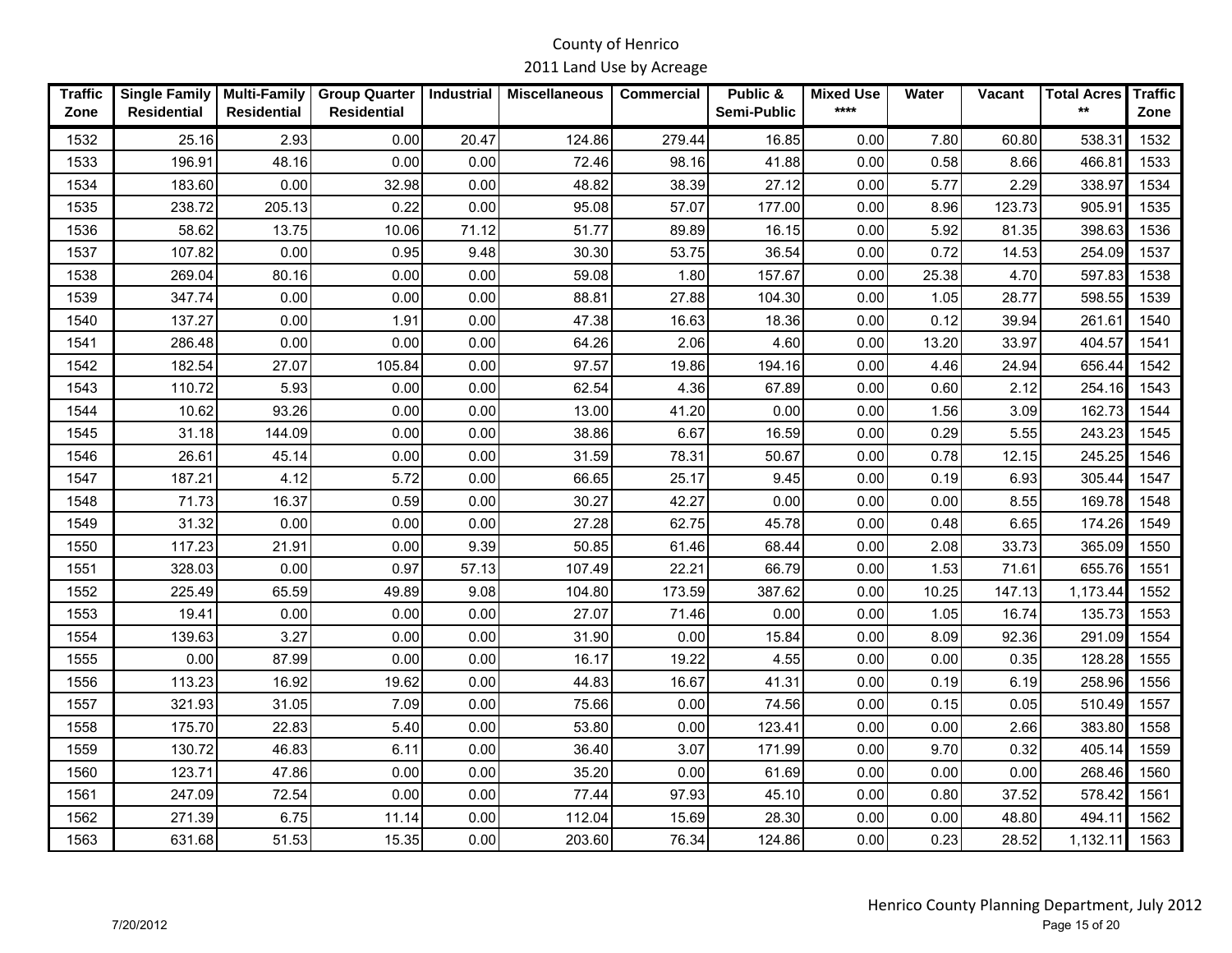| <b>Traffic</b><br>Zone | <b>Single Family</b><br><b>Residential</b> | <b>Multi-Family</b><br><b>Residential</b> | <b>Group Quarter</b><br><b>Residential</b> | <b>Industrial</b> | <b>Miscellaneous</b> | <b>Commercial</b> | Public &<br>Semi-Public | <b>Mixed Use</b><br>$****$ | Water | Vacant | <b>Total Acres</b><br>$***$ | <b>Traffic</b><br>Zone |
|------------------------|--------------------------------------------|-------------------------------------------|--------------------------------------------|-------------------|----------------------|-------------------|-------------------------|----------------------------|-------|--------|-----------------------------|------------------------|
|                        |                                            |                                           |                                            |                   |                      |                   |                         |                            |       |        |                             |                        |
| 1564                   | 166.94                                     | 10.76                                     | 0.64                                       | 18.61             | 102.20               | 108.53            | 35.50                   | 0.00                       | 1.13  | 69.33  | 513.64                      | 1564                   |
| 1565                   | 133.26                                     | 148.41                                    | 0.00                                       | 0.00              | 80.47                | 102.89            | 28.19                   | 0.00                       | 0.42  | 74.68  | 568.32                      | 1565                   |
| 1566                   | 106.05                                     | 4.25                                      | 0.00                                       | 126.80            | 64.25                | 33.22             | 25.50                   | 0.00                       | 0.18  | 44.37  | 404.62                      | 1566                   |
| 1567                   | 110.89                                     | 20.13                                     | 0.00                                       | 0.00              | 25.79                | 0.00              | 3.52                    | 0.00                       | 0.00  | 6.22   | 166.55                      | 1567                   |
| 1568                   | 168.17                                     | 0.00                                      | 0.00                                       | 0.00              | 103.03               | 13.88             | 29.61                   | 0.00                       | 1.99  | 249.14 | 565.82                      | 1568                   |
| 1569                   | 268.97                                     | 0.00                                      | 0.60                                       | 0.00              | 122.07               | 0.81              | 80.90                   | 0.00                       | 28.34 | 107.33 | 609.02                      | 1569                   |
| 1570                   | 316.15                                     | 0.00                                      | 0.48                                       | 0.00              | 85.91                | 0.00              | 234.30                  | 0.00                       | 39.64 | 374.58 | 1,051.06                    | 1570                   |
| 1571                   | 44.76                                      | 8.04                                      | 49.41                                      | 0.00              | 14.49                | 19.16             | 4.84                    | 0.00                       | 6.25  | 148.90 | 295.85                      | 1571                   |
| 1572                   | 385.12                                     | 11.46                                     | 15.86                                      | 0.00              | 100.86               | 8.52              | 45.80                   | 0.00                       | 2.37  | 59.56  | 629.55                      | 1572                   |
| 1573                   | 185.99                                     | 17.02                                     | 0.65                                       | 0.00              | 55.52                | 30.90             | 64.06                   | 0.00                       | 22.74 | 8.19   | 385.07                      | 1573                   |
| 1574                   | 354.29                                     | 56.06                                     | 11.24                                      | 0.00              | 129.59               | 95.85             | 47.56                   | 0.00                       | 5.51  | 12.51  | 712.61                      | 1574                   |
| 1575                   | 197.08                                     | 0.00                                      | 0.27                                       | 0.00              | 55.73                | 14.28             | 41.93                   | 0.00                       | 0.00  | 8.19   | 317.48                      | 1575                   |
| 1576                   | 108.89                                     | 0.00                                      | 0.00                                       | 0.00              | 34.26                | 0.00              | 3.44                    | 0.00                       | 0.00  | 4.70   | 151.29                      | 1576                   |
| 1577                   | 182.84                                     | 0.00                                      | 6.85                                       | 0.00              | 81.30                | 64.54             | 8.61                    | 0.00                       | 0.03  | 3.81   | 347.98                      | 1577                   |
| 1578                   | 69.42                                      | 50.70                                     | 0.00                                       | 0.00              | 61.62                | 121.72            | 11.32                   | 0.00                       | 2.51  | 43.88  | 361.17                      | 1578                   |
| 1579                   | 211.91                                     | 2.82                                      | 0.33                                       | 0.48              | 87.44                | 24.96             | 17.24                   | 0.00                       | 0.00  | 10.41  | 355.59                      | 1579                   |
| 1580                   | 146.52                                     | 3.54                                      | 0.00                                       | 0.00              | 61.13                | 7.39              | 30.67                   | 0.00                       | 0.00  | 10.54  | 259.79                      | 1580                   |
| 1581                   | 201.36                                     | 47.66                                     | 3.22                                       | 0.00              | 120.27               | 45.67             | 29.72                   | 0.00                       | 4.92  | 87.53  | 540.35                      | 1581                   |
| 1582                   | 145.36                                     | 7.11                                      | 0.00                                       | 10.25             | 87.96                | 122.08            | 25.05                   | 0.00                       | 0.20  | 24.57  | 422.58                      | 1582                   |
| 1583                   | 54.75                                      | 0.00                                      | 0.00                                       | 7.39              | 69.29                | 55.92             | 3.35                    | 0.00                       | 0.83  | 86.05  | 277.58                      | 1583                   |
| 1584                   | 94.29                                      | 17.63                                     | 5.31                                       | 0.00              | 66.47                | 100.84            | 24.56                   | 0.00                       | 0.16  | 13.23  | 322.49                      | 1584                   |
| 1585                   | 151.02                                     | 0.00                                      | 0.33                                       | 34.65             | 70.20                | 26.21             | 0.00                    | 0.00                       | 0.00  | 19.14  | 301.55                      | 1585                   |
| 1586                   | 74.38                                      | 0.00                                      | 0.00                                       | 48.49             | 62.52                | 2.65              | 16.99                   | 0.00                       | 0.00  | 71.97  | 277.00                      | 1586                   |
| 1587                   | 114.23                                     | 26.84                                     | 0.21                                       | 0.00              | 26.21                | 7.08              | 10.84                   | 0.00                       | 0.00  | 6.53   | 191.94                      | 1587                   |
| 1588                   | 183.20                                     | 2.02                                      | 0.19                                       | 0.00              | 46.09                | 0.00              | 5.71                    | 0.00                       | 0.00  | 6.66   | 243.87                      | 1588                   |
| 1589                   | 52.64                                      | 1.82                                      | 4.82                                       | 0.00              | 13.63                | 15.02             | 1.10                    | 0.00                       | 0.00  | 6.77   | 95.80                       | 1589                   |
| 1590                   | 76.73                                      | 61.67                                     | 0.00                                       | 0.37              | 50.10                | 39.80             | 89.86                   | 0.00                       | 2.77  | 84.73  | 406.03                      | 1590                   |
| 1591                   | 64.94                                      | 0.00                                      | 0.00                                       | 0.21              | 31.66                | 8.77              | 0.00                    | 0.00                       | 0.00  | 39.98  | 145.56                      | 1591                   |
| 1592                   | 1.83                                       | 0.00                                      | 37.82                                      | 0.00              | 20.50                | 9.89              | 0.00                    | 0.00                       | 0.79  | 39.50  | 110.33                      | 1592                   |
| 1593                   | 144.66                                     | 68.14                                     | 0.00                                       | 13.69             | 84.70                | 52.40             | 13.53                   | 0.00                       | 0.00  | 242.49 | 619.61                      | 1593                   |
| 1594                   | 37.56                                      | 79.03                                     | 0.00                                       | 0.00              | 27.86                | 25.83             | 37.69                   | 0.00                       | 2.00  | 330.07 | 540.04                      | 1594                   |
| 1595                   | 79.52                                      | 0.00                                      | 0.00                                       | 0.08              | 34.56                | 6.53              | 46.42                   | 0.00                       | 0.41  | 154.67 | 322.19                      | 1595                   |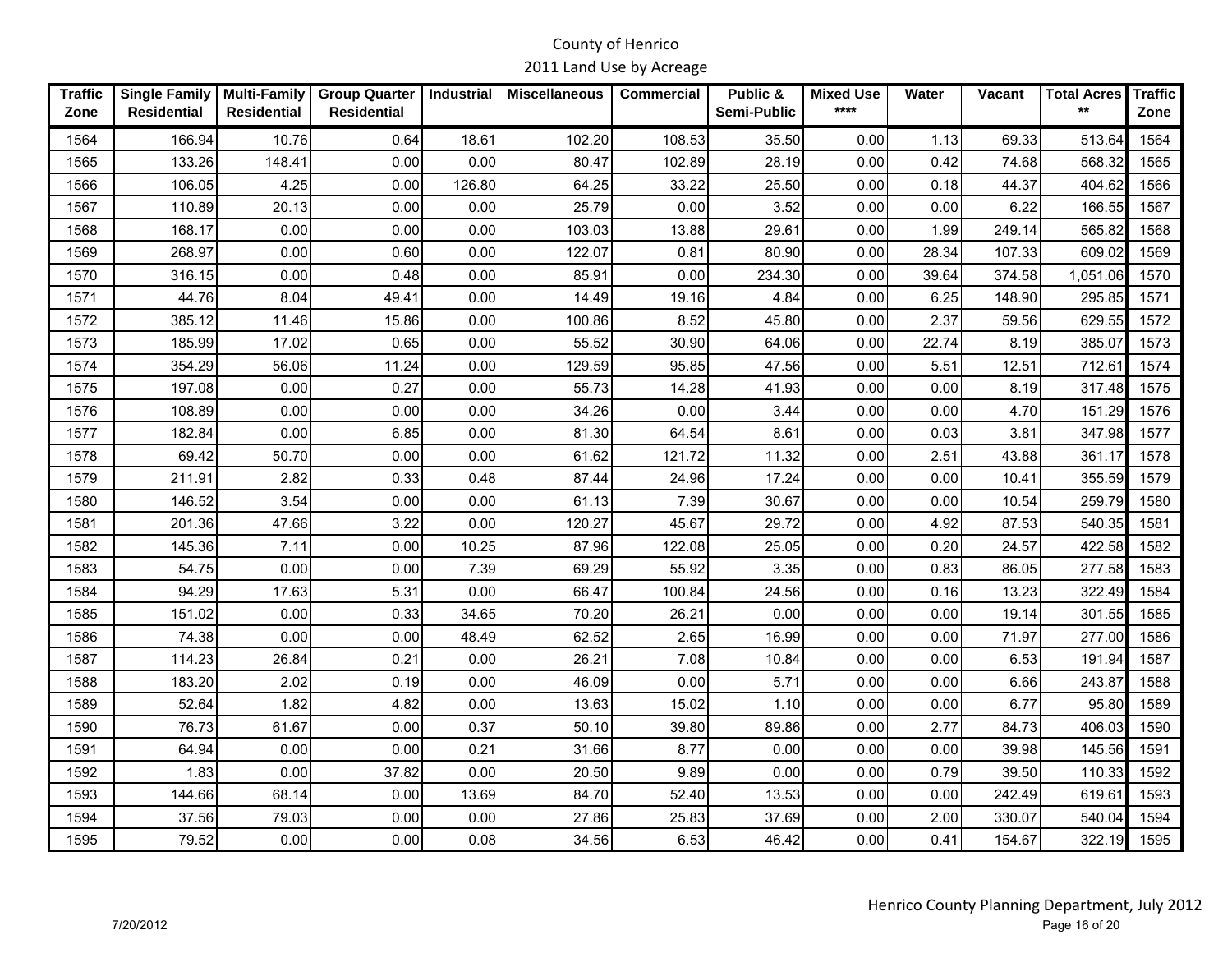| <b>Traffic</b><br>Zone | <b>Single Family</b><br><b>Residential</b> | <b>Multi-Family</b><br><b>Residential</b> | <b>Group Quarter</b><br><b>Residential</b> | <b>Industrial</b> | <b>Miscellaneous</b> | <b>Commercial</b> | Public &<br>Semi-Public | <b>Mixed Use</b><br>$****$ | Water  | <b>Vacant</b> | <b>Total Acres</b><br>$***$ | <b>Traffic</b><br>Zone |
|------------------------|--------------------------------------------|-------------------------------------------|--------------------------------------------|-------------------|----------------------|-------------------|-------------------------|----------------------------|--------|---------------|-----------------------------|------------------------|
|                        |                                            |                                           |                                            |                   |                      |                   |                         |                            |        |               |                             |                        |
| 1596                   | 286.68                                     | 68.33                                     | 0.00                                       | 0.00              | 75.09                | 19.89             | 84.85                   | 0.00                       | 5.81   | 150.57        | 691.22                      | 1596                   |
| 1597                   | 242.55                                     | 34.20                                     | 0.00                                       | 0.00              | 73.23                | 24.98             | 44.37                   | 0.00                       | 1.95   | 37.40         | 458.68                      | 1597                   |
| 1598                   | 285.54                                     | 9.82                                      | 0.00                                       | 0.00              | 58.56                | 0.00              | 21.58                   | 0.00                       | 0.00   | 16.49         | 391.99                      | 1598                   |
| 1599                   | 365.35                                     | 15.36                                     | 0.00                                       | 0.00              | 87.94                | 0.00              | 69.32                   | 0.00                       | 10.95  | 22.58         | 571.50                      | 1599                   |
| 1600                   | 520.00                                     | 32.45                                     | 0.00                                       | 0.00              | 127.29               | 4.29              | 77.95                   | 0.00                       | 2.39   | 53.82         | 818.19                      | 1600                   |
| 1601                   | 223.89                                     | 2.24                                      | 0.00                                       | 0.00              | 47.84                | 7.91              | 8.35                    | 0.00                       | 0.00   | 10.34         | 300.57                      | 1601                   |
| 1602                   | 508.75                                     | 0.00                                      | 0.00                                       | 0.00              | 130.05               | 12.52             | 22.79                   | 0.00                       | 0.00   | 28.82         | 702.93                      | 1602                   |
| 1603                   | 29.18                                      | 0.00                                      | 0.00                                       | 270.29            | 202.29               | 116.93            | 2.55                    | 0.00                       | 0.54   | 91.34         | 713.12                      | 1603                   |
| 1604                   | 85.48                                      | 46.22                                     | 0.00                                       | 0.00              | 35.09                | 7.10              | 235.29                  | 0.00                       | 0.00   | 5.80          | 414.98                      | 1604                   |
| 1605                   | 52.05                                      | 0.00                                      | 0.00                                       | 144.18            | 34.52                | 312.44            | 0.00                    | 0.00                       | 0.74   | 71.00         | 614.93                      | 1605                   |
| 1606                   | 268.57                                     | 0.00                                      | 0.82                                       | 62.31             | 75.51                | 44.61             | 286.05                  | 0.00                       | 52.67  | 522.72        | 1,313.26                    | 1606                   |
| 1607                   | 766.41                                     | 0.00                                      | 0.00                                       | 0.00              | 196.10               | 0.00              | 988.50                  | 0.00                       | 437.26 | 1,080.62      | 3,468.89                    | 1607                   |
| 1608                   | 281.19                                     | 9.91                                      | 1.08                                       | 0.00              | 120.96               | 17.82             | 120.82                  | 0.00                       | 258.63 | 582.52        | 1,392.93                    | 1608                   |
| 1609                   | 70.82                                      | 15.95                                     | 0.00                                       | 21.02             | 51.69                | 15.54             | 3.44                    | 0.00                       | 0.00   | 31.22         | 209.68                      | 1609                   |
| 1610                   | 205.16                                     | 0.32                                      | 0.00                                       | 55.01             | 91.12                | 74.67             | 50.98                   | 0.00                       | 0.21   | 97.18         | 574.65                      | 1610                   |
| 1611                   | 469.55                                     | 44.26                                     | 2.92                                       | 3.07              | 132.51               | 14.03             | 703.68                  | 0.00                       | 74.35  | 968.12        | 2,412.49                    | 1611                   |
| 1612                   | 80.93                                      | 23.37                                     | 0.00                                       | 0.00              | 33.15                | 15.91             | 5.00                    | 0.00                       | 0.00   | 11.07         | 169.43                      | 1612                   |
| 1613                   | 247.28                                     | 20.09                                     | 0.00                                       | 3.43              | 68.98                | 16.64             | 29.29                   | 0.00                       | 1.13   | 72.09         | 458.93                      | 1613                   |
| 1614                   | 362.64                                     | 27.78                                     | 0.33                                       | 10.10             | 132.27               | 10.66             | 201.15                  | 0.00                       | 4.36   | 74.74         | 824.03                      | 1614                   |
| 1615                   | 280.76                                     | 17.61                                     | 3.36                                       | 20.54             | 83.36                | 15.10             | 101.57                  | 0.00                       | 0.59   | 224.59        | 747.48                      | 1615                   |
| 1616                   | 105.31                                     | 103.85                                    | 0.00                                       | 0.00              | 40.67                | 15.99             | 29.96                   | 0.00                       | 1.98   | 176.63        | 474.39                      | 1616                   |
| 1617                   | 809.44                                     | 27.69                                     | 1.23                                       | 0.00              | 238.47               | 36.79             | 239.64                  | 0.00                       | 54.61  | 1,830.80      | 3,238.67                    | 1617                   |
| 1618                   | 141.47                                     | 15.82                                     | 95.95                                      | 26.55             | 119.00               | 29.48             | 21.69                   | 0.00                       | 0.00   | 102.43        | 552.39                      | 1618                   |
| 1619                   | 149.73                                     | 0.00                                      | 0.00                                       | 24.99             | 84.96                | 61.81             | 56.45                   | 0.00                       | 21.54  | 197.09        | 596.57                      | 1619                   |
| 1620                   | 326.81                                     | 73.20                                     | 0.00                                       | 0.00              | 73.26                | 22.67             | 52.87                   | 0.00                       | 13.70  | 134.06        | 696.57                      | 1620                   |
| 1621                   | 207.42                                     | 15.08                                     | 0.00                                       | 83.00             | 129.12               | 25.51             | 66.48                   | 0.00                       | 1.80   | 157.08        | 685.49                      | 1621                   |
| 1622                   | 179.75                                     | 0.00                                      | 0.00                                       | 0.00              | 43.15                | 9.50              | 2.62                    | 0.00                       | 0.00   | 94.51         | 329.53                      | 1622                   |
| 1623                   | 703.29                                     | 100.29                                    | 5.66                                       | 18.68             | 313.63               | 23.21             | 214.04                  | 0.00                       | 7.20   | 521.10        | 1,907.10                    | 1623                   |
| 1624                   | 480.42                                     | 0.00                                      | 0.00                                       | 0.00              | 308.46               | 0.00              | 16.67                   | 0.00                       | 127.65 | 3,018.12      | 3,951.32                    | 1624                   |
| 1625                   | 371.95                                     | 46.69                                     | 0.52                                       | 19.39             | 136.38               | 27.23             | 39.61                   | 0.00                       | 3.14   | 297.83        | 942.74                      | 1625                   |
| 1626                   | 99.82                                      | 26.72                                     | 0.00                                       | 0.00              | 56.68                | 75.82             | 1.00                    | 0.00                       | 1.04   | 80.70         | 341.78                      | 1626                   |
| 1627                   | 149.75                                     | 25.99                                     | 0.56                                       | 93.47             | 144.75               | 218.84            | 24.50                   | 0.00                       | 11.48  | 164.11        | 833.45                      | 1627                   |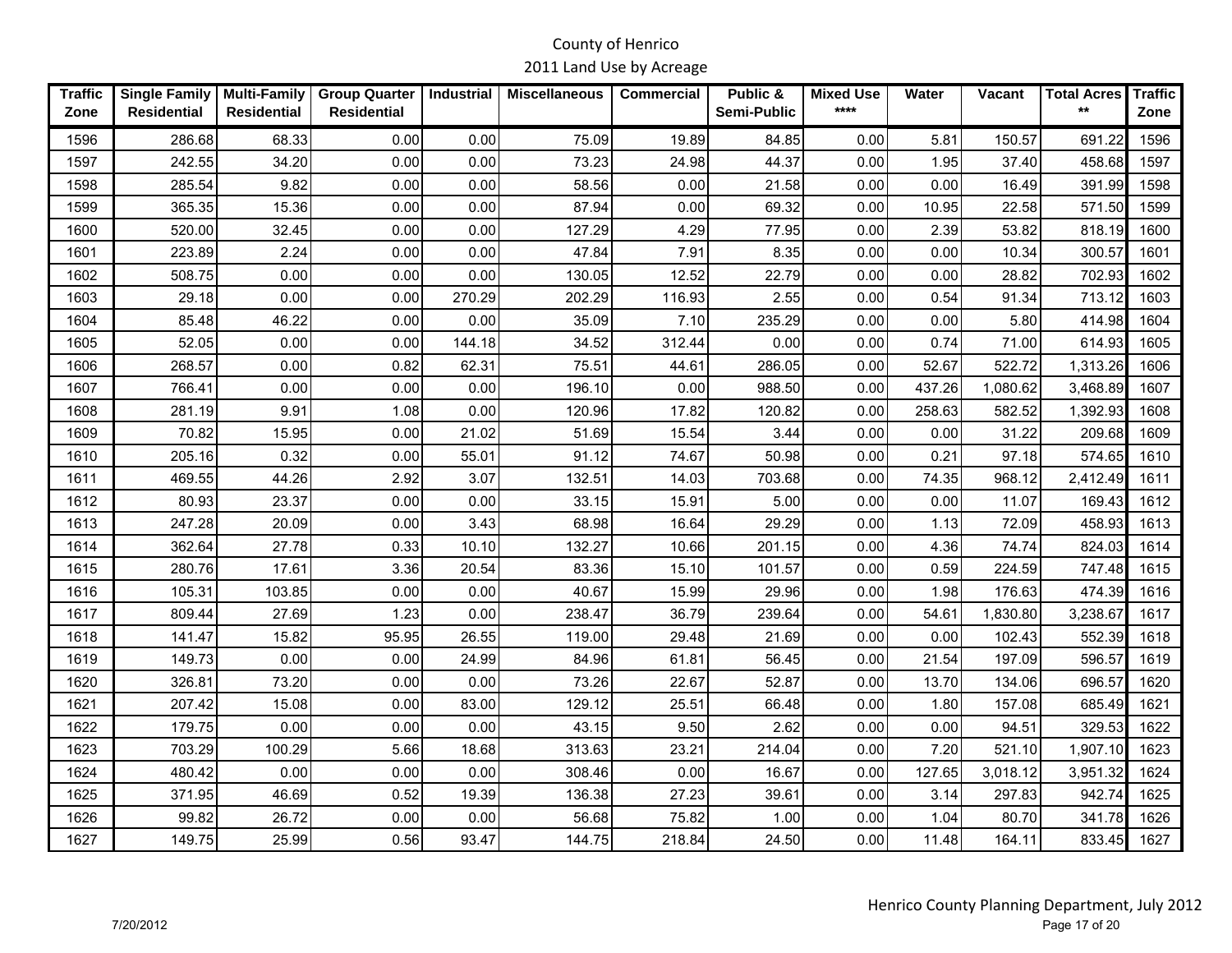| <b>Traffic</b><br>Zone | <b>Single Family</b><br><b>Residential</b> | <b>Multi-Family</b><br><b>Residential</b> | <b>Group Quarter</b><br><b>Residential</b> | Industrial | <b>Miscellaneous</b> | <b>Commercial</b> | Public &<br>Semi-Public | <b>Mixed Use</b><br>**** | Water    | Vacant    | <b>Total Acres</b><br>$***$ | <b>Traffic</b><br>Zone |
|------------------------|--------------------------------------------|-------------------------------------------|--------------------------------------------|------------|----------------------|-------------------|-------------------------|--------------------------|----------|-----------|-----------------------------|------------------------|
| 1628                   | 100.53                                     | 0.00                                      | 0.00                                       | 10.24      | 72.73                | 26.62             | 22.39                   | 0.00                     | 1.14     | 40.38     | 274.03                      | 1628                   |
| 1629                   | 236.38                                     | 30.97                                     | 0.00                                       | 54.40      | 233.14               | 19.33             | 16.52                   | 0.00                     | 1.04     | 298.99    | 890.77                      | 1629                   |
| 1630                   | 471.38                                     | 0.00                                      | 0.58                                       | 437.30     | 432.36               | 11.66             | 250.21                  | 0.00                     | 35.67    | 3,841.36  | 5,480.52                    | 1630                   |
| 1631                   | 1,387.34                                   | 0.00                                      | 0.00                                       | 0.00       | 250.43               | 11.39             | 162.35                  | 0.00                     | 117.53   | 2,871.99  | 4,801.03                    | 1631                   |
| 1632                   | 226.18                                     | 36.48                                     | 0.32                                       | 563.17     | 178.07               | 88.66             | 29.46                   | 0.00                     | 56.93    | 536.28    | 1,715.55                    | 1632                   |
| 1633                   | 74.33                                      | 17.63                                     | 0.00                                       | 185.26     | 45.12                | 26.27             | 34.89                   | 0.00                     | 3.25     | 49.77     | 436.52                      | 1633                   |
| 1634                   | 0.23                                       | 0.00                                      | 0.00                                       | 69.00      | 44.32                | 31.23             | 1,939.38                | 0.00                     | 1.28     | 16.80     | 2,102.24                    | 1634                   |
| 1635                   | 196.39                                     | 0.00                                      | 0.00                                       | 0.00       | 50.04                | 17.77             | 77.49                   | 0.00                     | 0.52     | 13.00     | 355.21                      | 1635                   |
| 1636                   | 109.25                                     | 14.56                                     | 0.00                                       | 0.00       | 147.47               | 1.41              | 283.97                  | 0.00                     | 23.84    | 783.99    | 1,364.49                    | 1636                   |
| 1637                   | 733.43                                     | 1.49                                      | 0.00                                       | 11.25      | 180.12               | 2.15              | 73.34                   | 2.32                     | 43.93    | 2,770.35  | 3,818.38                    | 1637                   |
| 1638                   | 715.96                                     | 37.77                                     | 0.54                                       | 30.23      | 345.00               | 16.34             | 45.99                   | 0.00                     | 2.64     | 257.19    | 1,451.66                    | 1638                   |
| 1639                   | 3.55                                       | 0.00                                      | 0.00                                       | 376.52     | 224.90               | 0.98              | 11.16                   | 0.00                     | 52.35    | 189.00    | 858.46                      | 1639                   |
| 1640                   | 203.94                                     | 0.00                                      | 0.00                                       | 217.22     | 215.54               | 11.84             | 12.34                   | 0.00                     | 6.07     | 1,681.66  | 2,348.61                    | 1640                   |
| 1641                   | 488.03                                     | 0.00                                      | 0.00                                       | 79.06      | 128.25               | 1.41              | 98.81                   | 0.00                     | 11.15    | 1,408.70  | 2,215.41                    | 1641                   |
| 1642                   | 1,136.86                                   | 0.00                                      | 10.20                                      | 0.00       | 194.55               | 4.56              | 134.74                  | 0.00                     | 60.82    | 4,800.45  | 6,342.18                    | 1642                   |
| 1643                   | 266.86                                     | 1.35                                      | 0.18                                       | 22.10      | 129.77               | 4.15              | 147.30                  | 0.00                     | 7.83     | 1,110.89  | 1,690.43                    | 1643                   |
| 1644                   | 1,341.19                                   | 0.00                                      | 1.48                                       | 0.00       | 491.37               | 12.41             | 488.66                  | 0.00                     | 57.37    | 1,973.75  | 4,366.23                    | 1644                   |
| 1645                   | 414.76                                     | 0.00                                      | 0.00                                       | 56.04      | 99.11                | 0.00              | 293.16                  | 0.00                     | 10.19    | 1,455.22  | 2,328.48                    | 1645                   |
| 1646                   | 803.21                                     | 0.00                                      | 0.00                                       | 0.00       | 232.44               | 4.45              | 347.60                  | 0.00                     | 874.83   | 5,396.00  | 7,658.53                    | 1646                   |
| 1647                   | 597.84                                     | 0.00                                      | 0.96                                       | 0.00       | 184.82               | 11.75             | 63.62                   | 0.00                     | 87.08    | 1,413.61  | 2,359.68                    | 1647                   |
| 1648                   | 157.59                                     | 0.00                                      | 17.13                                      | 0.00       | 358.45               | 6.60              | 525.73                  | 0.00                     | 2,465.48 | 15,254.62 | 18,785.60                   | 1648                   |
|                        |                                            |                                           |                                            |            |                      |                   |                         |                          |          |           |                             |                        |
| 2010                   | 38,529.58                                  | 3,725.27                                  | 578.76                                     | 3,679.78   | 15,764.55            | 6,115.11          | 14,995.09               | 10.48                    | 5,544.43 | 67,295.13 | 156,238.18                  |                        |
| 2011                   | 38,758.83                                  | 3,795.14                                  | 591.58                                     | 3,693.71   | 15,900.39            | 6,189.26          | 15,154.63               | 10.48                    | 5,544.43 | 66,599.73 | 156,238.18                  |                        |
|                        |                                            |                                           |                                            |            |                      |                   |                         |                          |          |           |                             |                        |
| hange froi             | 229.25                                     | 69.87                                     | 12.82                                      | 13.93      | 135.84               | 74.15             | 159.54                  | 0.00                     | 0.00     | $-695.40$ |                             |                        |
| 2011                   | 0.6%                                       | 1.9%                                      | 2.2%                                       | 0.4%       | 0.9%                 | 1.2%              | 1.1%                    | 0.0%                     | 0.0%     | $-1.0%$   |                             |                        |

\*\*\*\* A Mixed Use Category was added to the annual 3-C Reports beginning in 2009.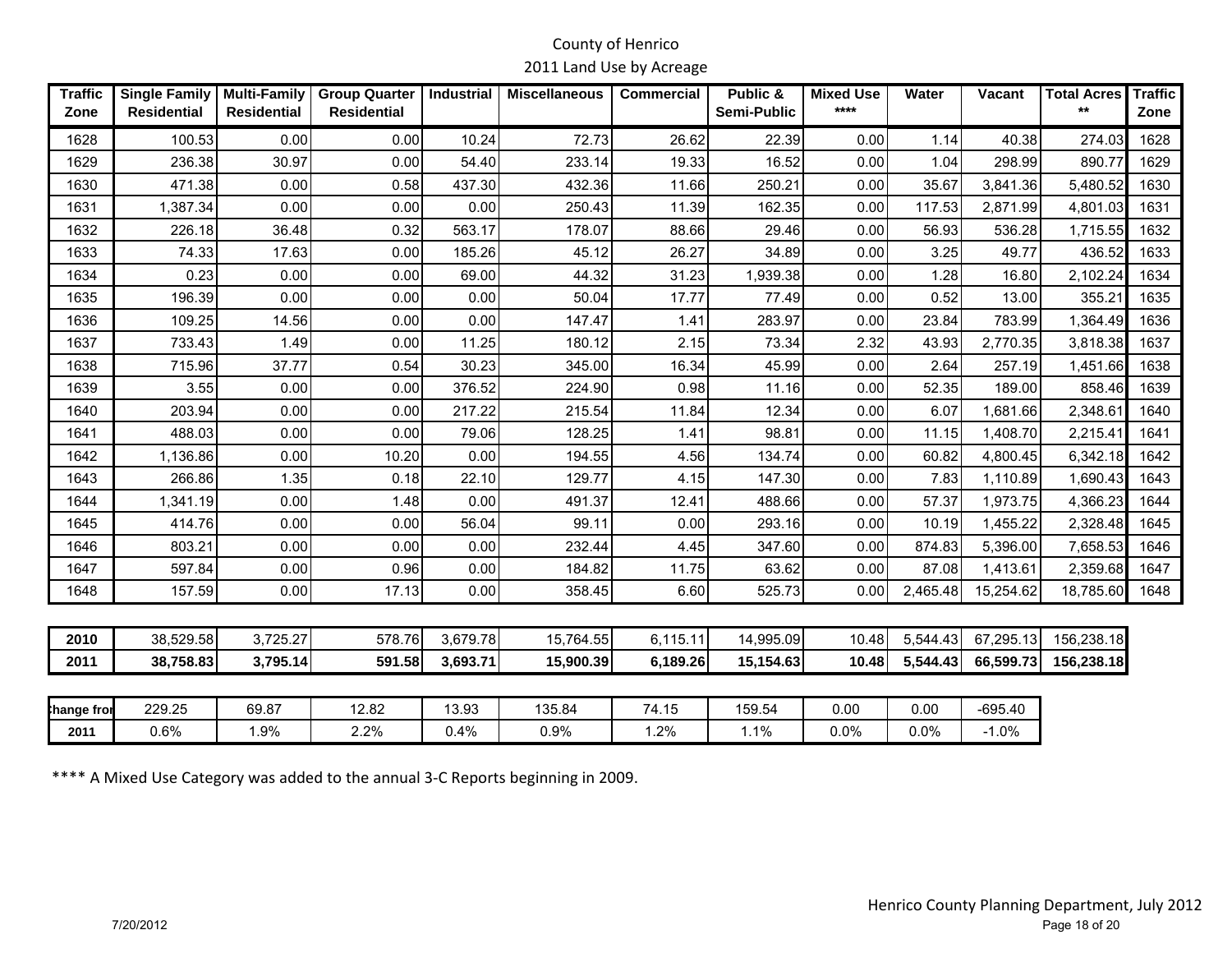#### County of Henrico Land Use by Acreage Totals 1990-2011

|            | Single                  |      | Multi-             |               | Group  |         |                |         |                 |         |               |         | Pub.            |      |                     |         |                |         |                 |          |            |          |
|------------|-------------------------|------|--------------------|---------------|--------|---------|----------------|---------|-----------------|---------|---------------|---------|-----------------|------|---------------------|---------|----------------|---------|-----------------|----------|------------|----------|
| Year       | Family                  |      | Family             | $\frac{0}{0}$ | Quart. | %       | Indust.        | $\%$    | Misc.           | %       | Comm.         | %       | & Sem. -        | %    | Mixed               | %       | Water          | $\%$    | Vacant          | $\%$     | Total      | $\%$     |
|            | Res.                    | Chg. | Res.               | Chg.          | Res.   | Chg.    |                | Chg.    |                 | Chg.    |               | Chg.    | Pub.            | Chg. | Use*** <sup>*</sup> | Chg.    |                | Chg.    |                 | Chg.     | Acres      | Chg.     |
| 1990       | 28,072.60               |      | 2,882.50           |               | 270.60 |         | 2,154.10       |         | 8.928.40        |         | 3.810.60      |         | 9,181.30        |      | 0.00                |         | 4,341.40       |         | 96.199.10       |          | 156,200.60 |          |
| 1991       | 28,572.00               | 1.8% | 2.949.00           | 2.3%          | 273.10 | 0.9%    | 2,567.60       | 19.2%   | 8.920.60        | $-0.1%$ | 3,994.20      | 4.8%    | 9,226.60        | 0.5% | 0.00                | 0.0%    | 4,341.40       | $0.0\%$ | 95,356.1        | $-0.9%$  | 156,200.60 | 0.0%     |
| 1992       | 29,170.50               | 2.1% | 2,963.60 0.5%      |               | 273.10 | $0.0\%$ | 2,587.30       | 0.8%    | 8.920.60        | $0.0\%$ | 4,063.10      | 1.7%    | 9,259.90        | 0.4% | 0.00                | 0.0%    | 4,341.40       | 0.0%    | 94,621.10       | $-0.8%$  | 156,200.60 | 0.0%     |
| 1993       | 29.762.60 2.0% 3.003.70 |      |                    | 1.4%          | 273.10 | $0.0\%$ | 2.663.60       | 2.9%    | 8.920.60        | $0.0\%$ | 4,110.90      | 1.2%    | 9.309.60        | 0.5% | 0.00                | 0.0%    | 4.341.40       | $0.0\%$ | 93,815.10       | $-0.9%$  | 156.200.60 | 0.0%     |
| 1994       | 30.343.20               |      | 2.0% 3.021.50 0.6% |               | 273.10 | $0.0\%$ | 2,688.90       | 0.9%    | 8.920.60        | $0.0\%$ | 4.151.80      | 1.0%    | 9.327.40        | 0.2% | 0.00                | $0.0\%$ | 4.341.40       | $0.0\%$ | 93,133.80       | $-0.7%$  | 156,200.60 | 0.0%     |
| 1995       | 30.866.60               |      | 1.7% 3.062.50      | 1.4%          | 283.60 | $3.8\%$ | 3.002.90       | 11.7%   | 8.932.90        | 0.1%    | 4,230.50      | 1.9%    | 9.354.80        | 0.3% | 0.00                | 0.0%    | 4,341.40       | 0.0%    | 92.126.40       | $-1.1\%$ | 156,200.60 | 0.0%     |
| 1996       | 31.257.50               |      | 1.3% 3.067.10 0.2% |               | 368.20 | 29.8%   | 3,046.30       | 1.4%    | 8.931.90        | $0.0\%$ | 4,317.30 2.1% |         | 9.412.10        | 0.6% | 0.00                | 0.0%    | 4.341.40       | 0.0%    | 91,458.80       | $-0.7%$  | 156,200.60 | 0.0%     |
| 1997       | 31.808.30               |      | .8% 3,144.50 2.5%  |               | 368.20 | $0.0\%$ | 3.096.40       | 1.6%    | 8.931.90        | $0.0\%$ | 4,584.10 6.2% |         | 9.488.50        | 0.8% | 0.00                | 0.0%    | 4.341.40       | 0.0%    | 90.437.40       | $-1.1%$  | 156.200.60 | 0.0%     |
| 1998       | 32.401.90               | 1.9% | 3.300.40 5.0%      |               | 368.20 | 0.0%    | 3,332.50       | 7.6%    | 8.931.90        | 0.0%    | 5,016.90 9.4% |         | 9.620.20        | 1.4% | 0.00                | 0.0%    | 4,341.40       | 0.0%    | 88.887.10       | $-1.7%$  | 156,200.60 | 0.0%     |
| 1999       | 32.994.10               |      | .8% 3.339.50       | 1.2%          | 398.10 | 8.1%    | 3,586.20       | 7.6%    | 9.018.50        | .0%     | 5.175.30 3.2% |         | 9.707.00        | 0.9% | 0.00                | 0.0%    | 4.341.40       | 0.0%    | 87,646.20       | $-1.4%$  | 156.200.60 | 0.0%     |
| 2000       | 33,595.80               | .8%  | 3.369.70           | 0.9%          | 415.90 | 4.5%    | 3,791.30       | 5.7%    | 9,114.90        | $.1\%$  | 5,479.10 5.9% |         | 10,305.50       | 6.2% | 0.00                | 0.0%    | 4,353.00       | 0.3%    | 85,775.40       | $-2.1%$  | 156,200.60 | 0.0%     |
| 2001       | 34.163.80               |      | 3.463.80           | 2.8%          | 415.90 | 0.0%    | 3.882.80       | 2.4%    | 9.206.10        | 1.0%    | 5.684.40 3.7% |         | 10.326.30       | 0.2% | 0.00                | 0.0%    | 4.353.00       | 0.0%    | 84.705.50       | $-1.2%$  | 156.200.60 | 0.0%     |
| 2002       | 34.583.83               |      | 3.450.39           | $-0.4%$       | 415.90 | 0.0%    | 3.915.47       | 0.8%    | 9.206.10        | $0.0\%$ | 5.800.43 2.0% |         | 10,487.52       | 1.6% | 0.00                | 0.0%    | 4.353.00       | 0.0%    | 83.987.96       | $-0.8%$  | 156.200.60 | 0.0%     |
| 2003       | 35.309.25               | 2.1% | 3.594.78           | 4.2%          | 415.90 | 0.0%    | 3.912.46       | $-0.1%$ | 9.286.56        | 0.9%    | 5.896.74      | 1.7%    | 10.793.06       | 2.9% | 0.00                | 0.0%    | 4.353.00       | 0.0%    | 82.638.86       | $-1.6%$  | 156,200.60 | 0.0%     |
| 2004****   | 36.162.39               | 2.4% | 3.599.06           | 0.1%          | 415.90 | $0.0\%$ | 3.958.92       | 1.2%    | 9.375.64        | $.0\%$  | 5,957.3'      | 1.0%    | 10.842.74       | 0.5% | 0.00                | 0.0%    | 4.353.00       | 0.0%    | 81.538.63       | $-1.3%$  | 156.200.6  | 0.0%     |
| 2005       | 36.880.83               | 2.0% | 3.690.50           | 2.5%          | 497.83 | 19.7%   | 3.994.92       | 0.9%    | 9.466.37        | .0%     | 6.012.4       | 0.9%    | 10.889.75       | 0.4% | 0.00                | 0.0%    | 4.353.00       | $0.0\%$ | 80,414.99       | $-1.4%$  | 156.200.60 | 0.0%     |
| 2006***    | 37,626.94               | 2.0% | 3.801.15           | 3.0%          | 459.80 | $-7.6%$ | 4,028.72       | 0.8%    | 9,549.62        | 0.9%    | 6.061.73      | 0.8%    | 10.910.89       | 0.2% | 0.00                | 0.0%    | 4,353.00       | 0.0%    | 79,446.32       | $-1.2%$  | 156,238.18 | 0.0%     |
| 2007       | 38.059.73               |      | .2% 3.854.46       | 1.4%          | 468.43 | l.9%    | 4,028.72       | 0.0%    | 9,625.13        | 0.8%    | 6.117.59      | 0.9%    | 11.007.48       | 0.9% | 0.00                | 0.0%    | 4.353.00       | 0.0%    | 78,723.65       | $-0.9%$  | 156.238.1  | 0.0%     |
| 2008       | 38.319.43               | 0.7% | 3.920.36           | 1.7%          | 468.43 | 0.0%    | 4,046.99       | 0.5%    | 9.657.62        | 0.3%    | 6.371.33 4.1% |         | 11,037.58       | 0.3% | 0.00                | 0.0%    | 4,353.00       | 0.0%    | 78,063.45       | $-0.8%$  | 156,238.1  | 0.0%     |
| 2009       | 38.525.87               |      | 0.5% 3.963.15      | 1.1%          | 473.93 | 1.2%    | 4,049.28       | 0.1%    | 9.690.75        | 0.3%    | 6.392.88      | 0.3%    | 11.041.85       | 0.0% | 6.93                | 0.0%    | 4.353.00       | 0.0%    | 77,740.55       | $-0.4%$  | 156,238.18 | 0.0%     |
| 2010****** | 38,529.58               |      | 0.0% 3,725.27      | $-6.0%$       | 578.76 |         | 22.1% 3,679.78 | $-9.1%$ | 15,764.55 62.7% |         | 6,115.11      | $-4.3%$ | 14,995.09 35.8% |      | 10.48               |         | 51.2% 5,544.43 |         | 27.4% 67,295.13 | $-13.4%$ | 156.238.18 | $0.00\%$ |
| 2011       | 38.758.83               |      | 0.6% 3.795.14 1.9% |               | 591.58 | 2.2%    | 3,693.71       |         | 0.4% 15,900.39  | 0.9%    | 6,189.26      | 1.2%    | 15,154.63       | 1.1% | 10.48               |         | 0.0% 5,544.43  | $0.0\%$ | 66,599.73       | $-1.0\%$ | 156,238.18 | $0.00\%$ |

\*\*\*\* A Mixed Use Category was added to the annual 3-C Reports beginning in 2009.

\*\*\*\*\*\* Due to a boundary shift with Goochland County, Henrico County gained 37.58 acres in 2006. \*\*\*\*\* A new methodology for determining population was formulated in 2004 leading all detached condominium units to be reclassified as single-family units.

\*\*\*\*\*\*\* The 2010 Land Use Acreage calculations were reset and based on a new methodology, so some differences from the 2009 3-C Report are significant. See Page 12 of this report for a more detailed explanation of the new methodology.